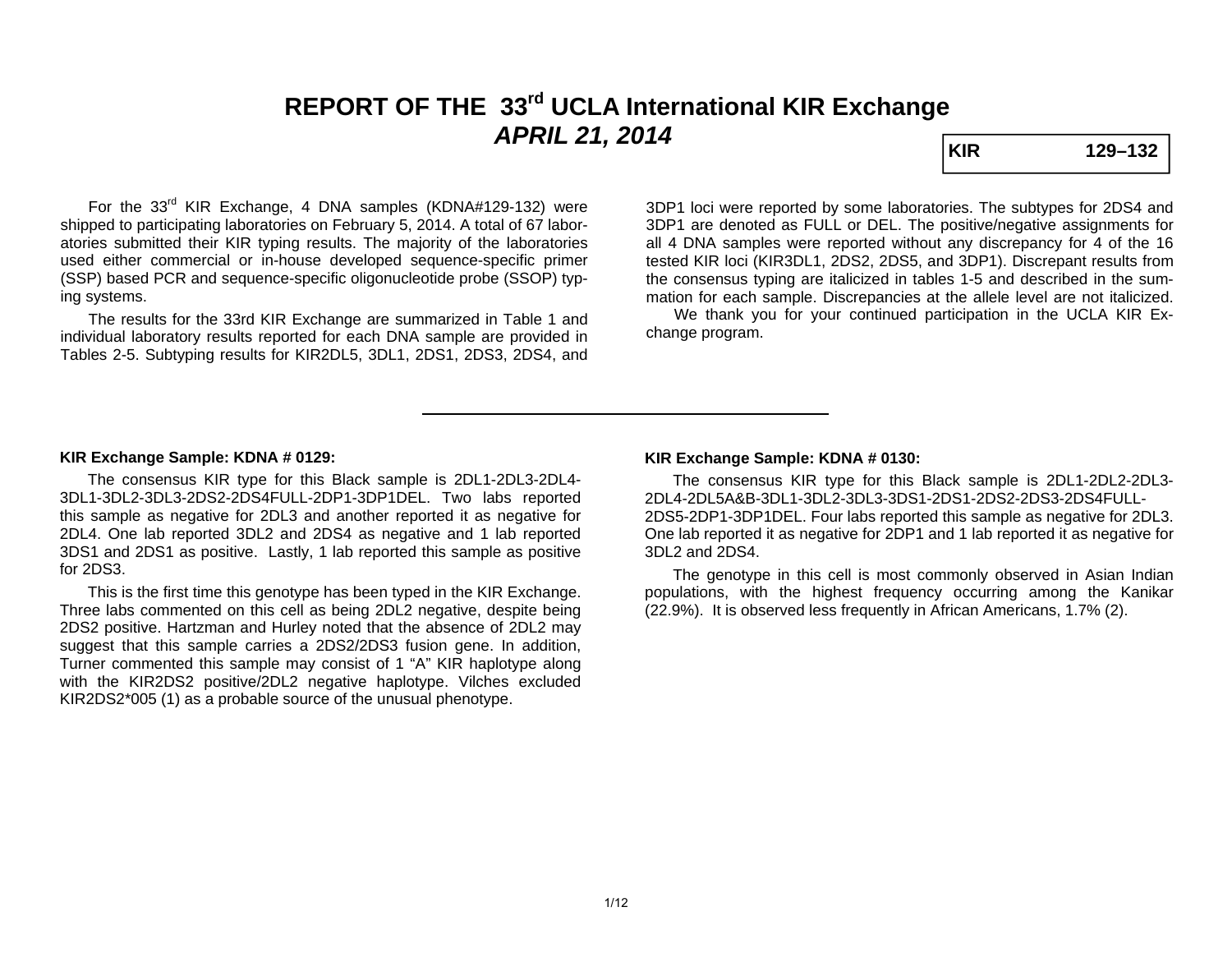### **KIR Exchange Sample: KDNA # 0131:**

 The consensus KIR type for this Caucasian sample is 2DL1-2DL2-2DL3 -2DL4-2DL5A-3DL1-3DL2-3DL3-3DS1-2DS1-2DS2-2DS3-2DS4DEL-2DP1-3DP1FULL&DEL. One lab reported this sample as negative for 2DL1, 2DS1, and 2DS4. Another reported 2DL2 as negative and 1 lab reported 3DL2 and 2DS4 as negative. Four labs reported 2DL3 as negative.

 The genotype in this cell is observed in Caucasians, with the highest frequency observed among the Basque, 10.0% (3). It has not been observed in Native American populations.

#### **KIR Exchange Sample: KDNA # 0132:**

The consensus KIR type for this Black sample is 2DL1-2DL2-2DL3- 2DL4-3DL1-3DL2-3DL3-2DS2-2DS4FULL&DEL-2DP1-3DP1FULL&DEL. A number of discrepancies (n=13) were reported for this sample. Four labs reported 2DL3 as negative. Among the 4 labs, 1 also reported 2DL1 and 3DL3 as negative and another reported 3DL2 and 2DS4 as negative. One lab reported 2DL5 as positive, 2 labs reported 3DS1 as positive and 1 lab reported 2DL2 as negative and 2DS1 as positive.

 The genotype in this sample is observed commonly across all populations, with respective frequencies of 6.9% and 8.1%, in African American and Afro-Caribbean populations (4).

### **References:**

- 1. Ordonez D, Gomez-Lozano N, Rosales L, Vilches C 2011. Molecular characterization of KIR2DS2\*005, a fusion gene associated with a shortened KIR haplotype. Genes Immun 12: 544–551.
- 2. Norman, P. J., C. V. Carrington, M. Byng, L. D. Maxwell, M. D. Curran, H. A. Stephens, D. Chandanayingyong, D. H. Verity, K. Hameed, D. D. Ramdath, and R. W. Vaughan. 2002. Natural killer cell immunoglobulin -like receptor (KIR) locus profiles in African and South Asian populations. Genes Immun 2002;3:86-95.
- 3. Middleton D, Meenagh A, Moscoso J, et al. Killer immunoglobulin receptor gene and allele frequencies in Caucasoid, Oriental and Black populations from different continents. Tissue Antigens 2008;71:105- 113.
- 4. Cook, M. A., Moss, P. A. H. and Briggs, D. C. The distribution of 13 killer-cell immunoglobulin-like receptor loci in UK blood donors from three ethnic groups. European Journal of Immunogenetics 2003;30:213  $-221.$

## *NEXT MAILING DATE: May 7, 2014*

*Arlene Locke, David Gjertson, Qiuheng Zhang, and Elaine F. Reed*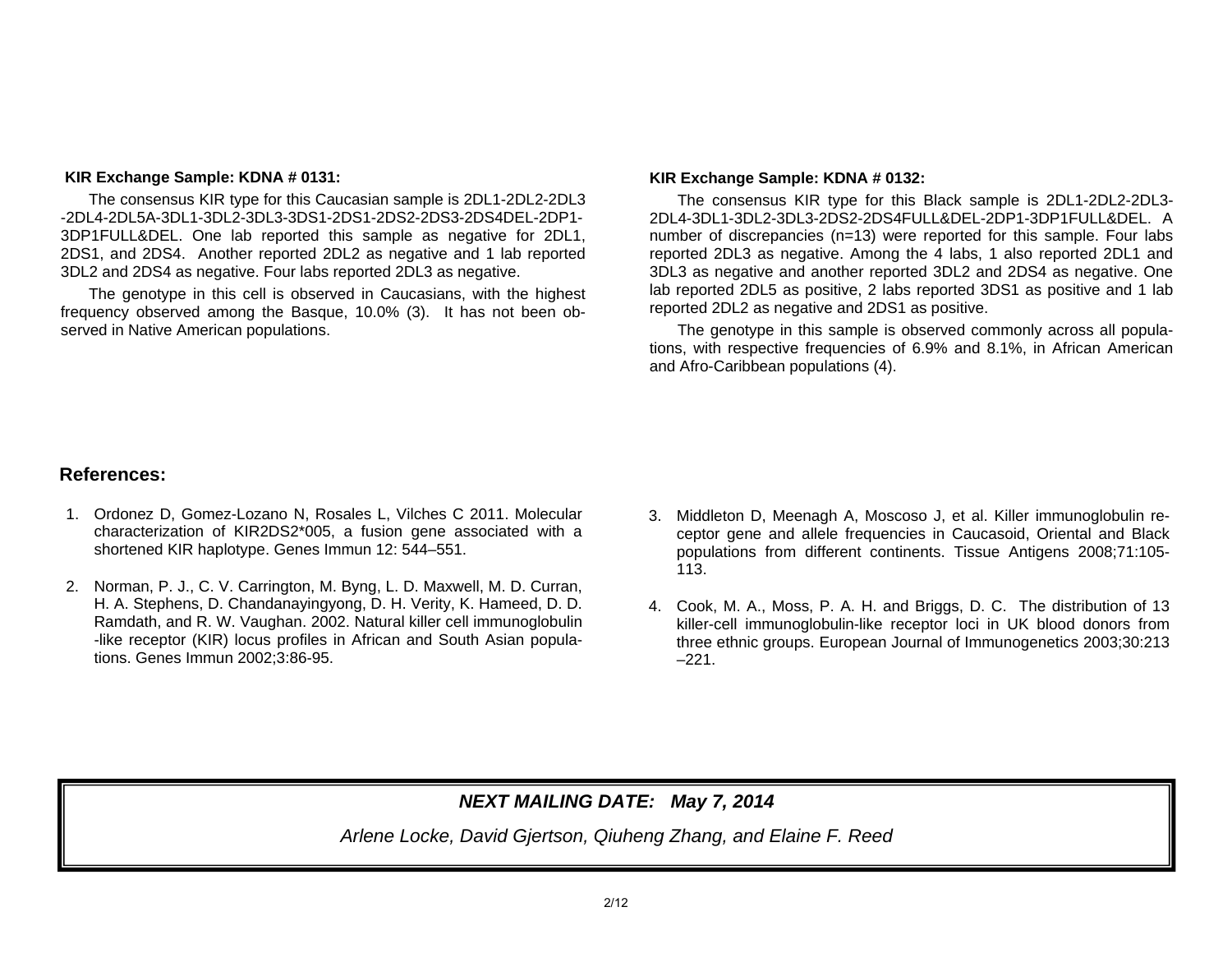|                   |            | Table 1. Summary of the 33rd KIR Exchange (KDNA #129-132) |                                 |                          |                                   |                                          |                                                              |                                                        |                                          |                                   |                                   |                                                                                  |                         |                               |                                                                      |                         |                                   |                                          |
|-------------------|------------|-----------------------------------------------------------|---------------------------------|--------------------------|-----------------------------------|------------------------------------------|--------------------------------------------------------------|--------------------------------------------------------|------------------------------------------|-----------------------------------|-----------------------------------|----------------------------------------------------------------------------------|-------------------------|-------------------------------|----------------------------------------------------------------------|-------------------------|-----------------------------------|------------------------------------------|
| <b>KIR</b><br>Ex. | <b>DNA</b> | Reporting<br>Labs                                         | <b>2DL1</b>                     | <b>2DL2</b>              | 2DL <sub>3</sub>                  | <b>2DL4</b>                              | <b>2DL5</b>                                                  | <b>3DL1</b>                                            | 3DL <sub>2</sub>                         | 3DL3                              | <b>3DS1</b>                       | <b>2DS1</b>                                                                      | <b>2DS2</b>             | <b>2DS3</b>                   | <b>2DS4</b>                                                          | <b>2DS5</b>             | <b>2DP1</b>                       | 3DP1                                     |
| #33               | 129        | 67                                                        | <b>POS[66]</b><br>NT[1]         | <b>NEG[66]</b><br>NT[1]  | <b>POS[64]</b><br>NEG[2]<br>NT[1] | <b>POS[63]</b><br>NT[3]<br><b>NEG[1]</b> | <b>NEG[66]</b><br>NT[1]                                      | <b>POS[64]</b><br>$*001[1]$<br>*03101[1]<br>NT[1]      | <b>POS[64]</b><br><b>NEG[1]</b><br>NT[2] | <b>POS[64]</b><br>NT[3]           | <b>NEG[65]</b><br>POS[1]<br>NT[1] | <b>NEG[65]</b><br>POS[1]<br>NT[1]                                                | <b>POS[66]</b><br>NT[1] | NEG[65]<br>POS[1]<br>NT[1]    | POS[38]<br><b>FULL[26]</b><br>WT[1]<br>NEG[1]<br>NT[1]               | <b>NEG[66]</b><br>NT[1] | <b>POS[63]</b><br>NT[4]           | <b>POS[44]</b><br>DEL[18]<br>NT[5]       |
|                   | 130        | 67                                                        | <b>POS[67]</b>                  | <b>POS[67]</b>           | <b>POS[63]</b><br>NEG[4]          | <b>POS[65]</b><br>NT[2]                  | <b>POS[54]</b><br>A, B[11]<br>B[1]<br>A*00101,<br>B*00201[1] | <b>POS[65]</b><br>$*001[1]$<br>*01701[1]               | <b>POS[65]</b><br><b>NEG[1]</b><br>NT[1] | <b>POS[65]</b><br>NT[2]           | <b>POS[67]</b>                    | <b>POS[63]</b><br>*002[1]<br>*002-008[2]<br>*0020101-<br>008[1]                  | <b>POS[67]</b>          | <b>POS[66]</b><br>*0010301[1] | <b>POS[40]</b><br><b>FULL[24]</b><br>FULL, DEL[1]<br>WT[1]<br>NEG[1] | <b>POS[67]</b>          | <b>POS[63]</b><br>NEG[1]<br>NT[3] | <b>POS[45]</b><br>DEL[18]<br>NT[4]       |
|                   | 131        | 67                                                        | <b>POS[66]</b><br><b>NEG[1]</b> | <b>POS[66]</b><br>NEG[1] | <b>POS[63]</b><br>NEG[4]          | <b>POS[65]</b><br>NT[2]                  | <b>POS[46]</b><br>A[20]<br>A*00501[1]                        | <b>POS[65]</b><br>$*001[1]$<br>*00101[1]               | <b>POS[65]</b><br><b>NEG[1]</b><br>NT[1] | <b>POS[65]</b><br>NT[2]           | <b>POS[67]</b>                    | <b>POS[62]</b><br>*002[1]<br>*0020101-<br>008[1]<br>*002-008[2]<br><b>NEG[1]</b> | POS[67] POS[66]         | *00201[1]                     | <b>POS[37]</b><br><b>DEL[28]</b><br>NEG[2]                           | <b>NEG[67]</b>          | <b>POS[64]</b><br>NT[3]           | <b>POS[52]</b><br>DEL, FULL[11]<br>NT[4] |
|                   | 132        | 67                                                        | <b>POS[66]</b><br>NEG[1]        | <b>POS[66]</b><br>NEG[1] | <b>POS[63]</b><br>NEG[4]          | <b>POS[65]</b><br>NT[2]                  | <b>NEG[66]</b><br>POS[1]                                     | <b>POS[65]</b><br>$*00101$ ,<br>*01501[1]<br>$*001[1]$ | <b>POS[65]</b><br><b>NEG[1]</b><br>NT[1] | <b>POS[64]</b><br>NEG[1]<br>NT[2] | <b>NEG[65]</b><br>POS[2]          | <b>NEG[66]</b><br>POS[1]                                                         | <b>POS[67]</b>          | <b>NEG[67]</b>                | <b>POS[48]</b><br>DEL,<br><b>FULL[17]</b><br>FULL[1]<br>NEG[1]       | <b>NEG[67]</b>          | POS[64]<br>NT[3]                  | <b>POS[52]</b><br>FULL, DEL[11]<br>NT[4] |

### **KEY for Table 1**

[1] - number of labs reporting allele assignment/POS/NEG/NT italics - assignment different from consensus

- 
- 
- 
- italics assignment different from consensus SBT Sequencing-based typing

Subtypes of 2DS4 and 3DP1 are designated as FULL and/or DEL

### **KEY for Tables 2-5**

POS - Presence of gene Sequence-specific priming-based typing

NEG - Absence of gene SSOP - Sequence-specific oligonucleotide probing-based typing

NT - Not typed **RSSOP** - Reverse Sequence-specific oligonucleotide probing-based typing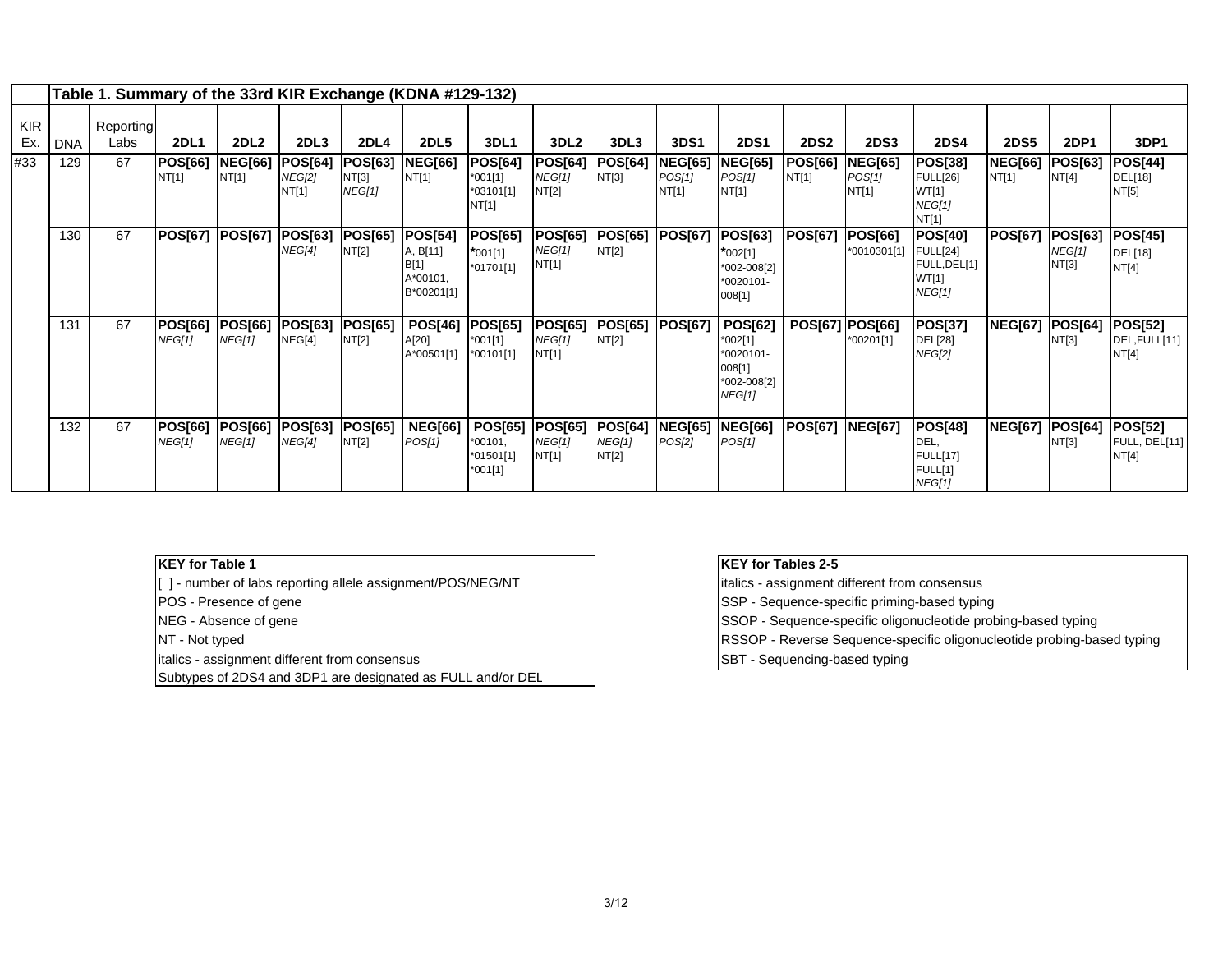|              | Table 2. KIR Exchange Sample: KDNA #129       |             |                          |            |             |                          |            |            |            |                          |                          |            |                          |                    |                          |             |                  |                         |
|--------------|-----------------------------------------------|-------------|--------------------------|------------|-------------|--------------------------|------------|------------|------------|--------------------------|--------------------------|------------|--------------------------|--------------------|--------------------------|-------------|------------------|-------------------------|
| <b>CTR</b>   | Investigator                                  | <b>2DL1</b> | 2DL <sub>2</sub>         | 2DL3       | <b>2DL4</b> | <b>2DL5</b>              | 3DL1       | 3DL2       | 3DL3       | 3DS1                     | <b>2DS1</b>              | 2DS2       | <b>2DS3</b>              | <b>2DS4</b>        | <b>2DS5</b>              | <b>2DP1</b> | 3DP <sup>1</sup> | Method                  |
| 5488         | Adams, Sharon                                 | POS         | <b>NEG</b>               | POS        | POS         | <b>NEG</b>               | POS        | POS        | POS        | <b>NEG</b>               | <b>NEG</b>               | POS        | <b>NEG</b>               | <b>FULL</b>        | <b>NEG</b>               | POS         | <b>DEL</b>       | <b>SSP</b>              |
| 234          | Amador, Alexandra                             | POS         | <b>NEG</b>               | <b>NEG</b> | POS         | <b>NEG</b>               | POS        | POS        | POS        | <b>NEG</b>               | <b>NEG</b>               | POS        | <b>NEG</b>               | POS                | <b>NEG</b>               | POS         | POS              | $\overline{\text{SSO}}$ |
| 16           | Askar, Medhat Z.                              | POS         | <b>NEG</b>               | POS        | POS         | <b>NEG</b>               | POS        | POS        | POS        | <b>NEG</b>               | <b>NEG</b>               | POS        | <b>NEG</b>               | <b>FULL</b>        | <b>NEG</b>               | POS         | <b>DEL</b>       | SSP SSO                 |
| 8073         | Bengtsson, Mats                               | POS         | <b>NEG</b>               | POS        | POS         | <b>NEG</b>               | POS        | POS        | POS        | <b>NEG</b>               | <b>NEG</b>               | POS        | <b>NEG</b>               | POS                | <b>NEG</b>               | POS         | POS              | <b>SSP</b>              |
| 8038         | Cao, Kai                                      | POS         | <b>NEG</b>               | POS        | POS         | <b>NEG</b>               | POS        | POS        | POS        | <b>NEG</b>               | <b>NEG</b>               | POS        | <b>NEG</b>               | <b>FULL</b>        | <b>NEG</b>               | POS         | POS              | $\overline{\text{SSO}}$ |
| 8025         | Carrington, Martin &                          | POS         | <b>NEG</b>               | POS        | POS         | <b>NEG</b>               | POS        | POS        | POS        | <b>NEG</b>               | <b>NEG</b>               | POS        | <b>NEG</b>               | <b>FULL</b>        | <b>NEG</b>               | POS         | <b>NT</b>        | <b>SSP</b>              |
| 1461         | Cauwelier, Barbara                            | POS         | <b>NEG</b>               | POS        | POS         | <b>NEG</b>               | POS        | POS        | POS        | <b>NEG</b>               | <b>NEG</b>               | POS        | <b>NEG</b>               | <b>FULL</b>        | <b>NEG</b>               | POS         | <b>DEL</b>       | <b>SSP</b>              |
| 774          | Cecka, J. Michael                             | POS         | <b>NEG</b>               | <b>NEG</b> | POS         | <b>NEG</b>               | POS        | <b>NEG</b> | POS        | <b>NEG</b>               | <b>NEG</b>               | POS        | <b>NEG</b>               | <b>NEG</b>         | <b>NEG</b>               | POS         | POS              | $\overline{\text{SSO}}$ |
| 3632         | Colombe, Beth W.                              | POS         | <b>NEG</b>               | POS        | POS         | <b>NEG</b>               | POS        | POS        | POS        | <b>NEG</b>               | <b>NEG</b>               | POS        | <b>NEG</b>               | <b>FULL</b>        | <b>NEG</b>               | POS         | <b>DEL</b>       | <b>SSP</b>              |
| 189          | Crowe, Deborah                                | POS         | <b>NEG</b>               | POS        | POS         | <b>NEG</b>               | POS        | POS        | POS        | <b>NEG</b>               | <b>NEG</b>               | POS        | <b>NEG</b>               | POS                | <b>NEG</b>               | POS         | POS              | SSP SSO                 |
| 8039         | Davidson, Maurine                             | POS         | <b>NEG</b>               | POS        | POS         | <b>NEG</b>               | POS        | POS        | POS        | <b>NEG</b>               | <b>NEG</b>               | POS        | <b>NEG</b>               | POS                | <b>NEG</b>               | POS         | POS              | SSO                     |
| 124          | De Santis, Dianne                             | POS         | <b>NEG</b>               | POS        | POS         | <b>NEG</b>               | POS        | POS        | POS        | <b>NEG</b>               | <b>NEG</b>               | POS        | <b>NEG</b>               | POS                | <b>NEG</b>               | <b>NT</b>   | <b>NT</b>        | <b>SSP</b>              |
| 8031         | Dinauer, David                                | POS         | <b>NEG</b>               | POS        | POS         | <b>NEG</b>               | POS        | POS        | POS        | <b>NEG</b>               | <b>NEG</b>               | POS        | <b>NEG</b>               | <b>FULL</b>        | <b>NEG</b>               | POS         | <b>DEL</b>       | <b>SSP</b>              |
| 705          | Ellis, Thomas                                 | POS         | <b>NEG</b>               | POS        | POS         | <b>NEG</b>               | POS        | POS        | POS        | <b>NEG</b>               | <b>NEG</b>               | POS        | <b>NEG</b>               | POS                | <b>NEG</b>               | POS         | POS              | SSO                     |
| 8051         | Endres, Robert O.                             | POS         | <b>NEG</b>               | POS        | POS         | <b>NEG</b>               | POS        | POS        | POS        | <b>NEG</b>               | <b>NEG</b>               | POS        | <b>NEG</b>               | <b>FULL</b>        | <b>NEG</b>               | POS         | <b>DEL</b>       | <b>SSP</b>              |
| 2549         | Fagoaga, Omar                                 | POS         | <b>NEG</b>               | POS        | POS         | <b>NEG</b>               | POS        | POS        | POS        | <b>NEG</b>               | <b>NEG</b>               | POS        | <b>NEG</b>               | <b>FULL</b>        | <b>NEG</b>               | POS         | <b>DEL</b>       | <b>SSP</b>              |
| 762          | Fischer, Gottfried                            | POS         | <b>NEG</b>               | POS        | POS         | <b>NEG</b>               | POS        | POS        | POS        | <b>NEG</b>               | <b>NEG</b>               | POS        | <b>NEG</b>               | <b>FULL</b>        | <b>NEG</b>               | POS         | <b>DEL</b>       | <b>SSP</b>              |
| 8047         | Fuessel, Monika                               | POS         | <b>NEG</b>               | POS        | POS         | <b>NEG</b>               | POS        | POS        | POS        | <b>NEG</b>               | <b>NEG</b>               | POS        | <b>NEG</b>               | POS                | <b>NEG</b>               | POS         | POS              | <b>SSP</b>              |
| 8026         | Gardiner, Clair M.                            | POS         | <b>NEG</b>               | POS        | POS         | <b>NEG</b>               | POS        | POS        | POS        | <b>NEG</b>               | <b>NEG</b>               | POS        | <b>NEG</b>               | POS                | <b>NEG</b>               | POS         | POS              | <b>SSP</b>              |
| 4985         | Graff, Ralph J.                               | POS         | <b>NEG</b>               | POS        | <b>NEG</b>  | <b>NEG</b>               | POS        | POS        | POS        | <b>NEG</b>               | <b>NEG</b>               | POS        | <b>NEG</b>               | POS                | <b>NEG</b>               | POS         | POS              | <b>SSP</b>              |
| 8022         | Hedlund, Anna                                 | POS         | <b>NEG</b>               | POS        | POS         | <b>NEG</b>               | POS        | POS        | POS        | <b>NEG</b>               | <b>NEG</b>               | POS        | <b>NEG</b>               | POS                | <b>NEG</b>               | POS         | POS              | <b>SSP</b>              |
| 1694         | Hesse, Kissel &                               | POS         | <b>NEG</b>               | POS        | POS         | <b>NEG</b>               | POS        | POS        | POS        | <b>NEG</b>               | <b>NEG</b>               | POS        | <b>NEG</b>               | POS                | <b>NEG</b>               | POS         | POS              | <b>SSP</b>              |
| 3808         | Hogan, Patrick                                | POS         | <b>NEG</b>               | POS        | POS         | <b>NEG</b>               | POS        | POS        | POS        | <b>NEG</b>               | <b>NEG</b>               | POS        | <b>NEG</b>               | <b>FULL</b>        | <b>NEG</b>               | POS         | <b>DEL</b>       | <b>SSP</b>              |
| 5000         | Hsu, Susan H.                                 | POS         | <b>NEG</b>               | POS        | POS         | <b>NEG</b>               | POS        | POS        | POS        | <b>NEG</b>               | <b>NEG</b>               | POS        | <b>NEG</b>               | POS                | <b>NEG</b>               | POS         | POS              | SSP SSO                 |
|              |                                               |             |                          |            |             |                          |            |            |            |                          |                          |            |                          |                    |                          |             |                  | SSP SSO<br><b>SBT</b>   |
| 2344         | Hurley, Hartzman&<br><b>IMMCO Diagnostics</b> | POS<br>POS  | <b>NEG</b><br><b>NEG</b> | POS<br>POS | POS<br>POS  | <b>NEG</b><br><b>NEG</b> | POS<br>POS | POS<br>POS | POS<br>POS | <b>NEG</b><br><b>NEG</b> | <b>NEG</b><br><b>NEG</b> | POS<br>POS | <b>NEG</b><br><b>NEG</b> | <b>FULL</b><br>POS | <b>NEG</b><br><b>NEG</b> | POS<br>POS  | POS<br>POS       | <b>SSP</b>              |
| 8077         | Iwaki, Yuichi                                 | POS         | <b>NEG</b>               | POS        | POS         | <b>NEG</b>               | POS        | POS        | POS        | <b>NEG</b>               | <b>NEG</b>               | POS        | <b>NEG</b>               | POS                | <b>NEG</b>               | POS         | POS              | <b>SSP</b>              |
| 3261         |                                               | POS         | <b>NEG</b>               | POS        | POS         | <b>NEG</b>               | POS        | POS        | POS        | <b>NEG</b>               | <b>NEG</b>               | POS        | <b>NEG</b>               | POS                | <b>NEG</b>               | POS         | POS              | <b>SSP</b>              |
| 8076<br>8086 | Jaramillo, Gaitonde &<br>Jie, Pan             | POS         | <b>NEG</b>               | POS        | POS         | <b>NEG</b>               | POS        | POS        | POS        | <b>NEG</b>               | <b>NEG</b>               | POS        | <b>NEG</b>               | POS                | <b>NEG</b>               | POS         | POS              | <b>SSP</b>              |
| 859          | Kamoun, Malek                                 | POS         | <b>NEG</b>               | POS        | POS         | <b>NEG</b>               | POS        | POS        | POS        | <b>NEG</b>               | <b>NEG</b>               | POS        | <b>NEG</b>               | POS                | <b>NEG</b>               | POS         | POS              | SSO                     |
| 8035         | Kanangat, Siva                                | POS         | <b>NEG</b>               | POS        | POS         | <b>NEG</b>               | POS        | POS        | POS        | <b>NEG</b>               | <b>NEG</b>               | POS        | <b>NEG</b>               | POS                | <b>NEG</b>               | POS         | POS              | $\overline{\text{SSO}}$ |
| 8079         | Kashi, Zahra M.                               | POS         | <b>NEG</b>               | POS        | POS         | <b>NEG</b>               | POS        | POS        | POS        | <b>NEG</b>               | <b>NEG</b>               | POS        | <b>NEG</b>               | POS                | <b>NEG</b>               | POS         | POS              | SSP SSO                 |
| 4337         | Kim, Tai-Gyu                                  | POS         | <b>NEG</b>               | POS        | POS         | <b>NEG</b>               | POS        | POS        | POS        | <b>NEG</b>               | <b>NEG</b>               | POS        | <b>NEG</b>               | POS                | <b>NEG</b>               | POS         | POS              | <b>SSP</b>              |
| 8084         | Kimball, Pam                                  | POS         | <b>NEG</b>               | POS        | POS         | <b>NEG</b>               | POS        | POS        | POS        | <b>NEG</b>               | <b>NEG</b>               | POS        | <b>NEG</b>               | POS                | <b>NEG</b>               | POS         | POS              | <b>SSP</b>              |
| 8046         | Kusnierczyk, Piotr                            | POS         | <b>NEG</b>               | POS        | POS         | <b>NEG</b>               | POS        | POS        | POS        | <b>NEG</b>               | <b>NEG</b>               | POS        | <b>NEG</b>               | <b>FULL</b>        | <b>NEG</b>               | <b>NT</b>   | <b>NT</b>        | <b>SSP</b>              |
| 8071         | Kwok, Janette                                 | POS         | <b>NEG</b>               | POS        | POS         | <b>NEG</b>               | POS        | POS        | POS        | <b>NEG</b>               | <b>NEG</b>               | POS        | <b>NEG</b>               | POS                | <b>NEG</b>               | POS         | POS              | SSO                     |
| 791          | Lacelle, Chantale                             | POS         | <b>NEG</b>               | POS        | POS         | <b>NEG</b>               | POS        | POS        | POS        | <b>NEG</b>               | <b>NEG</b>               | POS        | <b>NEG</b>               | <b>FULL</b>        | <b>NEG</b>               | POS         | <b>DEL</b>       | <b>SSP</b>              |
| 278          | Lee, Jar-How                                  | POS         | <b>NEG</b>               | POS        | POS         | <b>NEG</b>               | POS        | POS        | POS        | <b>NEG</b>               | <b>NEG</b>               | POS        | <b>NEG</b>               | POS                | <b>NEG</b>               | POS         | POS              | SSO                     |
| 8069         | Maha, George                                  | POS         | <b>NEG</b>               | POS        | POS         | <b>NEG</b>               | POS        | POS        | POS        | <b>NEG</b>               | <b>NEG</b>               | POS        | <b>NEG</b>               | <b>FULL</b>        | <b>NEG</b>               | POS         | DEL              | <b>SSP</b>              |
| 8067         | Marino, Susana R.                             | POS         | <b>NEG</b>               | POS        | POS         | <b>NEG</b>               | POS        | <b>POS</b> | POS        | <b>NEG</b>               | <b>NEG</b>               | <b>POS</b> | <b>NEG</b>               | POS                | <b>NEG</b>               | POS         | POS              | SSP SSO                 |
| 5142         | Marsh, Steven                                 | POS         | <b>NEG</b>               | POS        | POS         | <b>NEG</b>               | *03101     | POS        | POS        | <b>NEG</b>               | <b>NEG</b>               | POS        | <b>NEG</b>               | $*001$             | <b>NEG</b>               | POS         | $*003$           |                         |
| 733          | Mytilineos, Joannis                           | POS         | <b>NEG</b>               | POS        | POS         | <b>NEG</b>               | POS        | POS        | POS        | <b>NEG</b>               | <b>NEG</b>               | POS        | <b>NEG</b>               | <b>FULL</b>        | <b>NEG</b>               | POS         | POS              | <b>SSP</b>              |
| 1108         | Osada, Masako                                 | POS         | <b>NEG</b>               | POS        | POS         | <b>NEG</b>               | POS        | POS        | POS        | <b>NEG</b>               | <b>NEG</b>               | POS        | <b>NEG</b>               | <b>FULL</b>        | <b>NEG</b>               | POS         | POS              | SSO                     |
| 3966         | Permpikul, Vejbaesya &                        | POS         | <b>NEG</b>               | POS        | POS         | <b>NEG</b>               | POS        | POS        | POS        | <b>NEG</b>               | <b>NEG</b>               | POS        | <b>NEG</b>               | POS                | <b>NEG</b>               | POS         | POS              | <b>SSP</b>              |
| 8030         | Poulton, Kay                                  | POS         | <b>NEG</b>               | POS        | POS         | <b>NEG</b>               | POS        | POS        | POS        | <b>NEG</b>               | <b>NEG</b>               | POS        | <b>NEG</b>               | POS                | <b>NEG</b>               | POS         | POS              | SSO                     |
|              | 8050 Raja, Rajalingam                         | POS         | <b>NEG</b>               | POS        | POS         | <b>NEG</b>               | POS        | POS        | POS        | <b>NEG</b>               | <b>NEG</b>               | POS        | <b>NEG</b>               | <b>FULL</b>        | <b>NEG</b>               | POS         | <b>DEL</b>       | <b>SSP</b>              |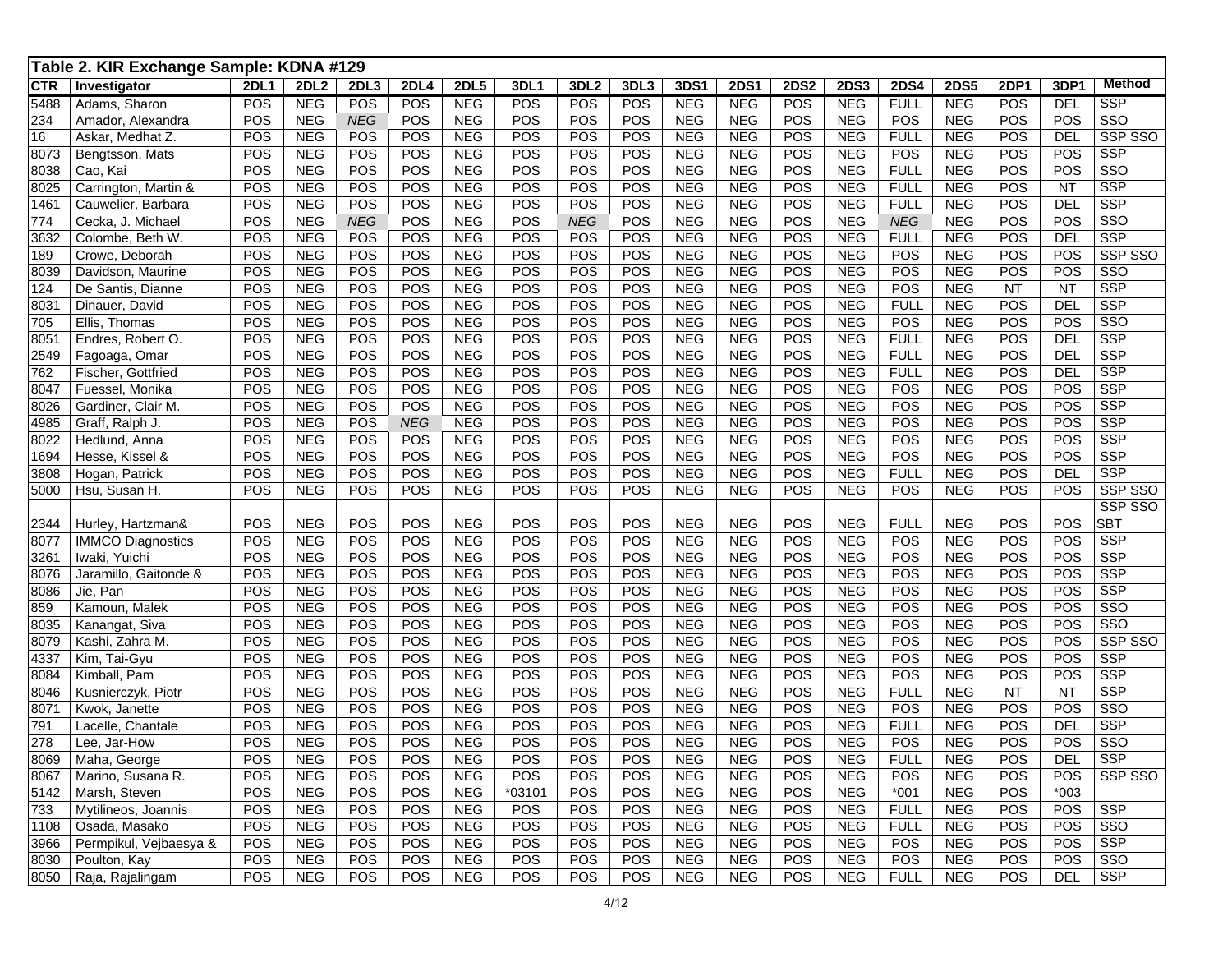|            | Table 2. KIR Exchange Sample: KDNA #129 |             |                  |                  |             |             |             |                  |                  |             |             |             |             |             |             |             |            |            |
|------------|-----------------------------------------|-------------|------------------|------------------|-------------|-------------|-------------|------------------|------------------|-------------|-------------|-------------|-------------|-------------|-------------|-------------|------------|------------|
| <b>CTR</b> | Investigator                            | <b>2DL1</b> | 2DL <sub>2</sub> | 2DL <sub>3</sub> | <b>2DL4</b> | <b>2DL5</b> | <b>3DL1</b> | 3DL <sub>2</sub> | 3DL <sub>3</sub> | <b>3DS1</b> | <b>2DS1</b> | <b>2DS2</b> | <b>2DS3</b> | <b>2DS4</b> | <b>2DS5</b> | <b>2DP1</b> | 3DP1       | Method     |
| 3753       | Reed, Elaine F.                         | <b>POS</b>  | <b>NEG</b>       | POS              | <b>POS</b>  | <b>NEG</b>  | POS         | <b>POS</b>       | <b>POS</b>       | <b>NEG</b>  | <b>NEG</b>  | <b>POS</b>  | <b>NEG</b>  | <b>POS</b>  | NEG         | <b>POS</b>  | POS        | SSP SSO    |
| 8060       | Rost. Klein &                           | POS         | <b>NEG</b>       | POS              | POS         | <b>NEG</b>  | POS         | <b>POS</b>       | POS              | <b>NEG</b>  | <b>NEG</b>  | <b>POS</b>  | <b>NEG</b>  | POS         | <b>NEG</b>  | <b>POS</b>  | POS        | SSO        |
| 4251       | Schiller, Jennifer                      | POS         | <b>NEG</b>       | POS              | POS         | <b>NEG</b>  | POS         | <b>POS</b>       | POS              | <b>NEG</b>  | <b>NEG</b>  | <b>POS</b>  | <b>NEG</b>  | POS         | <b>NEG</b>  | POS         | POS        | SSO        |
| 3410       | Schroeder, M.L.                         | POS         | <b>NEG</b>       | POS              | <b>POS</b>  | <b>NEG</b>  | POS         | <b>POS</b>       | <b>POS</b>       | <b>NEG</b>  | <b>NEG</b>  | <b>POS</b>  | <b>NEG</b>  | <b>FULL</b> | <b>NEG</b>  | <b>POS</b>  | DEI        | <b>SSP</b> |
| 1426       | Senitzer, David                         | POS         | <b>NEG</b>       | POS              | <b>POS</b>  | <b>NEG</b>  | POS         | <b>POS</b>       | <b>POS</b>       | <b>NEG</b>  | <b>NEG</b>  | <b>POS</b>  | <b>NEG</b>  | <b>POS</b>  | <b>NEG</b>  | POS         | POS        | <b>SSP</b> |
| 8085       | Shalini, Pereira                        | <b>POS</b>  | <b>NEG</b>       | POS              | <b>POS</b>  | <b>NEG</b>  | POS         | <b>POS</b>       | <b>POS</b>       | <b>NEG</b>  | <b>NEG</b>  | <b>POS</b>  | <b>NEG</b>  | <b>POS</b>  | <b>NEG</b>  | POS         | POS        | <b>SBT</b> |
| 702        | Spannagl, Michael                       | <b>POS</b>  | <b>NEG</b>       | POS              | <b>POS</b>  | <b>NEG</b>  | POS         | <b>POS</b>       | <b>POS</b>       | <b>NEG</b>  | <b>NEG</b>  | <b>POS</b>  | <b>NEG</b>  | <b>POS</b>  | <b>NEG</b>  | <b>POS</b>  | POS        | <b>SSP</b> |
| 2518       | Tambur, Anat                            | POS         | <b>NEG</b>       | POS              | <b>POS</b>  | <b>NEG</b>  | POS         | <b>POS</b>       | <b>POS</b>       | <b>NEG</b>  | <b>NEG</b>  | <b>POS</b>  | <b>POS</b>  | <b>POS</b>  | <b>NEG</b>  | <b>POS</b>  | POS        | SSO        |
| 769        | Tavoularis, Sofia                       | <b>POS</b>  | <b>NEG</b>       | POS              | POS         | <b>NEG</b>  | POS         | POS              | POS              | <b>NEG</b>  | <b>NEG</b>  | <b>POS</b>  | <b>NEG</b>  | <b>FULL</b> | <b>NEG</b>  | POS         | POS        | SSP SSO    |
| 747        | Tiercy, Jean-Marie                      | <b>POS</b>  | <b>NEG</b>       | POS              | POS         | <b>NEG</b>  | POS         | <b>POS</b>       | <b>POS</b>       | <b>NEG</b>  | <b>NEG</b>  | <b>POS</b>  | <b>NEG</b>  | <b>FULL</b> | <b>NEG</b>  | <b>POS</b>  | <b>DEL</b> |            |
| 5451       | Tilanus, Marcel G.J.                    | <b>NT</b>   | <b>NT</b>        | <b>NT</b>        | <b>NT</b>   | <b>NT</b>   | <b>NT</b>   | <b>NT</b>        | <b>NT</b>        | <b>NT</b>   | <b>NT</b>   | <b>NT</b>   | <b>NT</b>   | <b>NT</b>   | <b>NT</b>   | <b>NT</b>   | <b>NT</b>  | SSO        |
| 8024       | Trowsdale, John                         | <b>POS</b>  | <b>NEG</b>       | <b>POS</b>       | <b>NT</b>   | <b>NEG</b>  | <b>POS</b>  | <b>NT</b>        | <b>NT</b>        | <b>NEG</b>  | <b>NEG</b>  | <b>POS</b>  | <b>NEG</b>  | <b>WT</b>   | <b>NEG</b>  | <b>POS</b>  | DEL        | <b>SSP</b> |
| 5462       | Turner. E.V.                            | <b>POS</b>  | <b>NEG</b>       | POS              | <b>POS</b>  | <b>NEG</b>  | POS         | <b>POS</b>       | <b>POS</b>       | <b>NEG</b>  | <b>NEG</b>  | <b>POS</b>  | <b>NEG</b>  | <b>FULL</b> | <b>NEG</b>  | <b>POS</b>  | POS        | <b>SSP</b> |
| 8053       | Tyan, Fernandez-Vina &                  | POS         | <b>NEG</b>       | POS              | <b>POS</b>  | <b>NEG</b>  | POS         | <b>POS</b>       | POS              | <b>NEG</b>  | <b>NEG</b>  | POS         | <b>NEG</b>  | <b>FULL</b> | <b>NEG</b>  | <b>POS</b>  | <b>DEI</b> | SSP SSO    |
| 8028       | Uhrberg, Markus                         | <b>POS</b>  | <b>NEG</b>       | <b>POS</b>       | NT          | NEG.        | <b>POS</b>  | <b>POS</b>       | <b>NT</b>        | <b>NEG</b>  | <b>NEG</b>  | <b>POS</b>  | <b>NEG</b>  | <b>POS</b>  | <b>NEG</b>  | <b>NT</b>   | <b>NT</b>  | <b>SSP</b> |
| 3775       | Vidan-Jeras, Blanka                     | <b>POS</b>  | <b>NEG</b>       | POS              | <b>POS</b>  | <b>NEG</b>  | POS         | <b>POS</b>       | POS              | <b>NEG</b>  | <b>NEG</b>  | <b>POS</b>  | <b>NEG</b>  | POS         | <b>NEG</b>  | POS         | POS        | <b>SSP</b> |
| 8023       | Vilches, Carlos                         | <b>POS</b>  | <b>NEG</b>       | POS              | <b>POS</b>  | <b>NEG</b>  | <b>POS</b>  | <b>POS</b>       | <b>POS</b>       | <b>NEG</b>  | <b>NEG</b>  | <b>POS</b>  | <b>NEG</b>  | <b>FULL</b> | <b>NEG</b>  | <b>POS</b>  | DEL        | <b>SSP</b> |
| 5282       | Yu, Neng                                | POS         | <b>NEG</b>       | POS              | <b>POS</b>  | <b>NEG</b>  | POS         | <b>POS</b>       | <b>POS</b>       | <b>NEG</b>  | <b>NEG</b>  | <b>POS</b>  | <b>NEG</b>  | <b>POS</b>  | <b>NEG</b>  | <b>POS</b>  | POS        | <b>SSP</b> |
| 1466       | Yu, Neng                                | POS         | <b>NEG</b>       | POS              | <b>POS</b>  | <b>NEG</b>  | POS         | <b>POS</b>       | POS              | <b>NEG</b>  | <b>NEG</b>  | <b>POS</b>  | <b>NEG</b>  | <b>POS</b>  | <b>NEG</b>  | POS         | POS        | SSO        |
| 713        | Zachary, Andrea                         | <b>POS</b>  | <b>NEG</b>       | POS              | <b>POS</b>  | <b>NEG</b>  | <b>POS</b>  | <b>POS</b>       | POS              | <b>POS</b>  | POS         | <b>POS</b>  | <b>NEG</b>  | <b>POS</b>  | <b>NEG</b>  | <b>POS</b>  | POS        | <b>SSP</b> |
| 8083       | <b>Texas Medical Specialty</b>          | <b>POS</b>  | <b>NEG</b>       | POS              | <b>POS</b>  | <b>NEG</b>  | POS         | <b>POS</b>       | <b>POS</b>       | <b>NEG</b>  | <b>NEG</b>  | <b>POS</b>  | <b>NEG</b>  | $*001$      | <b>NEG</b>  | <b>POS</b>  | POS        | <b>SSP</b> |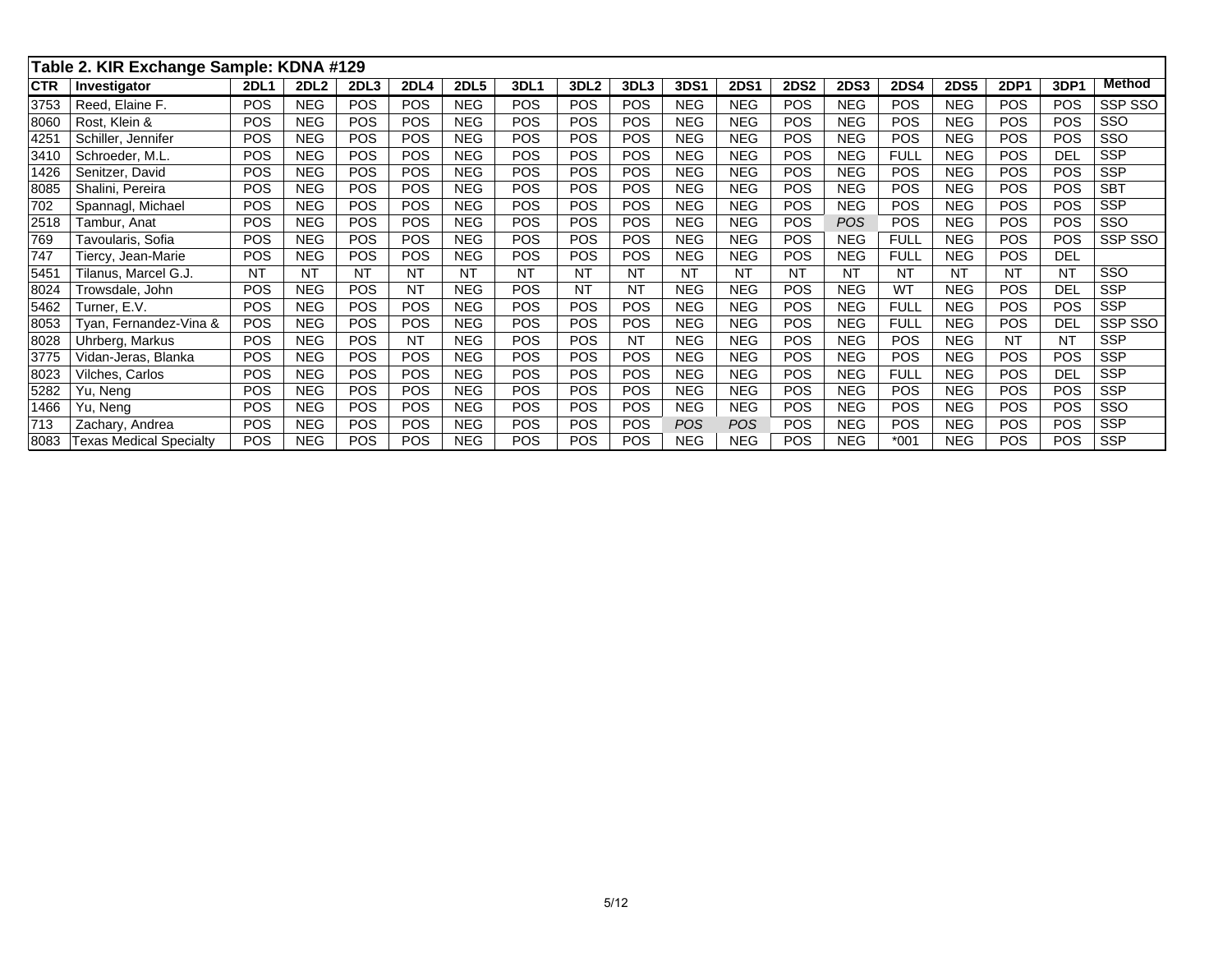|            | Table 3. KIR Exchange Sample: KDNA #130 |      |             |            |             |                |            |                  |            |             |             |             |             |             |             |             |            |               |
|------------|-----------------------------------------|------|-------------|------------|-------------|----------------|------------|------------------|------------|-------------|-------------|-------------|-------------|-------------|-------------|-------------|------------|---------------|
| <b>CTR</b> | Investigator                            | 2DL1 | <b>2DL2</b> | 2DL3       | <b>2DL4</b> | <b>2DL5</b>    | 3DL1       | 3DL <sub>2</sub> | 3DL3       | <b>3DS1</b> | <b>2DS1</b> | <b>2DS2</b> | <b>2DS3</b> | <b>2DS4</b> | <b>2DS5</b> | <b>2DP1</b> | 3DP1       | <b>Method</b> |
| 5488       | Adams, Sharon                           | POS  | POS         | POS        | POS         | POS            | POS        | POS              | POS        | POS         | POS         | POS         | POS         | <b>FULL</b> | POS         | POS         | <b>DEL</b> | <b>SSP</b>    |
| 234        | Amador, Alexandra                       | POS  | POS         | <b>NEG</b> | <b>POS</b>  | <b>POS</b>     | POS        | POS              | POS        | <b>POS</b>  | POS         | POS         | POS         | POS         | POS         | <b>POS</b>  | <b>POS</b> | SSO           |
| 16         | Askar, Medhat Z.                        | POS  | POS         | POS        | POS         | A, B           | <b>POS</b> | POS              | POS        | <b>POS</b>  | POS         | POS         | POS         | <b>FULL</b> | POS         | POS         | DEL        | SSP SSO       |
| 8073       | Bengtsson, Mats                         | POS  | POS         | POS        | POS         | POS            | POS        | POS              | POS        | POS         | POS         | POS         | POS         | POS         | POS         | POS         | POS        | <b>SSP</b>    |
| 8038       | Cao, Kai                                | POS  | POS         | POS        | POS         | POS            | POS        | POS              | POS        | POS         | POS         | POS         | POS         | <b>FULL</b> | POS         | POS         | POS        | SSO           |
| 8025       | Carrington, Martin &                    | POS  | POS         | POS        | POS         | <b>POS</b>     | POS        | <b>POS</b>       | POS        | <b>POS</b>  | POS         | POS         | POS         | <b>FULL</b> | POS         | POS         | <b>NT</b>  | <b>SSP</b>    |
| 1461       | Cauwelier, Barbara                      | POS  | POS         | POS        | POS         | <b>POS</b>     | POS        | <b>POS</b>       | POS        | POS         | POS         | POS         | POS         | <b>FULL</b> | POS         | POS         | DEL        | <b>SSP</b>    |
| 774        | Cecka, J. Michael                       | POS  | POS         | <b>NEG</b> | POS         | POS            | POS        | <b>NEG</b>       | POS        | POS         | POS         | POS         | POS         | <b>NEG</b>  | POS         | POS         | POS        | SSO           |
|            |                                         |      |             |            |             |                |            |                  |            |             |             |             |             |             |             |             |            |               |
| 3632       | Colombe, Beth W                         | POS  | POS         | POS        | POS         | A, B           | POS        | POS              | POS        | POS         | *002-*008   | POS         | POS         | <b>FULL</b> | POS         | POS         | <b>DEL</b> | <b>SSP</b>    |
| 189        | Crowe, Deborah                          | POS  | POS         | POS        | POS         | POS            | POS        | <b>POS</b>       | POS        | POS         | POS         | POS         | POS         | POS         | POS         | POS         | POS        | SSP SSO       |
| 8039       | Davidson, Maurine                       | POS  | POS         | POS        | POS         | POS            | POS        | POS              | POS        | POS         | POS         | POS         | POS         | POS         | POS         | POS         | <b>POS</b> | <b>SSO</b>    |
| 124        | De Santis, Dianne                       | POS  | POS         | POS        | POS         | POS            | POS        | POS              | POS        | POS         | POS         | POS         | POS         | POS         | POS         | <b>NT</b>   | <b>NT</b>  | <b>SSP</b>    |
| 8031       | Dinauer, David                          | POS  | POS         | POS        | POS         | A,B            | POS        | POS              | POS        | POS         | POS         | POS         | POS         | <b>FULL</b> | POS         | POS         | <b>DEL</b> | <b>SSP</b>    |
| 705        | Ellis, Thomas                           | POS  | POS         | POS        | POS         | POS            | POS        | POS              | POS        | POS         | POS         | POS         | POS         | POS         | POS         | POS         | POS        | SSO           |
| 8051       | Endres, Robert O.                       | POS  | POS         | POS        | POS         | A <sub>B</sub> | POS        | POS              | POS        | <b>POS</b>  | POS         | POS         | POS         | <b>FULL</b> | POS         | POS         | <b>DEL</b> | <b>SSP</b>    |
| 2549       | Fagoaga, Omar                           | POS  | POS         | POS        | POS         | <b>POS</b>     | POS        | <b>POS</b>       | POS        | <b>POS</b>  | POS         | POS         | POS         | <b>FULL</b> | POS         | POS         | DEL        | <b>SSP</b>    |
| 762        | Fischer, Gottfried                      | POS  | POS         | POS        | POS         | B              | POS        | POS              | POS        | POS         | POS         | POS         | POS         | POS         | POS         | POS         | <b>DEL</b> | <b>SSP</b>    |
| 8047       | Fuessel, Monika                         | POS  | POS         | <b>NEG</b> | POS         | POS            | POS        | POS              | POS        | POS         | POS         | POS         | POS         | POS         | POS         | POS         | POS        | <b>SSP</b>    |
| 8026       | Gardiner, Clair M.                      | POS  | POS         | POS        | POS         | POS            | POS        | POS              | POS        | POS         | POS         | POS         | POS         | POS         | POS         | POS         | POS        | <b>SSP</b>    |
| 4985       | Graff, Ralph J.                         | POS  | POS         | POS        | POS         | POS            | POS        | POS              | POS        | POS         | POS         | POS         | POS         | POS         | POS         | POS         | <b>POS</b> | <b>SSP</b>    |
| 8022       | Hedlund, Anna                           | POS  | POS         | POS        | POS         | A, B           | POS        | <b>POS</b>       | POS        | <b>POS</b>  | POS         | POS         | POS         | POS         | POS         | POS         | <b>POS</b> | <b>SSP</b>    |
| 1694       | Hesse, Kissel &                         | POS  | POS         | <b>POS</b> | POS         | <b>POS</b>     | <b>POS</b> | POS              | POS        | POS         | POS         | POS         | POS         | POS         | POS         | POS         | <b>POS</b> | <b>SSP</b>    |
|            |                                         |      |             |            |             |                |            |                  |            |             | *0020101    |             |             |             |             |             |            |               |
| 3808       | Hogan, Patrick                          | POS  | POS         | POS        | POS         | A, B           | POS        | POS              | <b>POS</b> | POS         | *008        | POS         | POS         | <b>FULL</b> | POS         | POS         | <b>DEL</b> | <b>SSP</b>    |
| 5000       | Hsu, Susan H.                           | POS  | POS         | <b>POS</b> | POS         | POS            | POS        | POS              | POS        | <b>POS</b>  | POS         | POS         | POS         | POS         | POS         | POS         | <b>POS</b> | SSP SSO       |
|            |                                         |      |             |            |             | A*00101,       |            |                  |            |             |             |             |             |             |             |             |            | SSP SSO       |
| 2344       | Hurley, Hartzman&                       | POS  | POS         | POS        | POS         | B*00201        | POS        | POS              | <b>POS</b> | POS         | POS         | POS         | POS         | <b>FULL</b> | POS         | POS         | POS        | <b>SBT</b>    |
| 8077       | <b>IMMCO Diagnostics</b>                | POS  | POS         | POS        | POS         | POS            | POS        | POS              | POS        | POS         | POS         | POS         | POS         | POS         | POS         | POS         | POS        | <b>SSP</b>    |
| 3261       | Iwaki, Yuichi                           | POS  | POS         | POS        | POS         | POS            | POS        | POS              | POS        | POS         | POS         | POS         | POS         | POS         | POS         | POS         | POS        | <b>SSP</b>    |
| 8076       | Jaramillo, Gaitonde                     | POS  | POS         | POS        | POS         | <b>POS</b>     | POS        | <b>POS</b>       | POS        | <b>POS</b>  | POS         | POS         | POS         | POS         | POS         | POS         | <b>POS</b> | <b>SSP</b>    |
| 8086       | Jie, Pan                                | POS  | POS         | POS        | POS         | POS            | POS        | <b>POS</b>       | POS        | <b>POS</b>  | POS         | POS         | POS         | POS         | POS         | POS         | <b>POS</b> | <b>SSP</b>    |
| 859        | Kamoun, Malek                           | POS  | POS         | <b>POS</b> | <b>POS</b>  | POS            | <b>POS</b> | <b>POS</b>       | POS        | <b>POS</b>  | POS         | POS         | POS         | POS         | <b>POS</b>  | POS         | <b>POS</b> | SSO           |
| 8035       | Kanangat, Siva                          | POS  | POS         | POS        | POS         | POS            | POS        | POS              | POS        | POS         | POS         | POS         | POS         | POS         | POS         | POS         | POS        | SSO           |
| 8079       | Kashi, Zahra M.                         | POS  | POS         | POS        | POS         | POS            | POS        | POS              | POS        | POS         | POS         | POS         | POS         | POS         | POS         | POS         | POS        | SSP SSO       |
| 4337       | Kim, Tai-Gyu                            | POS  | POS         | POS        | POS         | <b>POS</b>     | POS        | <b>POS</b>       | POS        | <b>POS</b>  | POS         | POS         | POS         | POS         | POS         | POS         | <b>POS</b> | <b>SSP</b>    |
| 8084       | Kimball, Pam                            | POS  | POS         | POS        | POS         | POS            | POS        | <b>POS</b>       | POS        | <b>POS</b>  | POS         | POS         | POS         | POS         | POS         | POS         | <b>POS</b> | <b>SSP</b>    |
| 8046       | Kusnierczyk, Piotr                      | POS  | POS         | <b>POS</b> | <b>POS</b>  | <b>POS</b>     | <b>POS</b> | <b>POS</b>       | POS        | <b>POS</b>  | POS         | POS         | POS         | <b>FULL</b> | <b>POS</b>  | <b>NT</b>   | <b>NT</b>  | <b>SSP</b>    |
| 8071       | Kwok, Janette                           | POS  | POS         | POS        | POS         | POS            | POS        | POS              | POS        | POS         | POS         | POS         | POS         | POS         | POS         | POS         | POS        | SSO           |
| 791        | Lacelle, Chantale                       | POS  | POS         | POS        | POS         | A, B           | POS        | POS              | POS        | POS         | POS         | POS         | POS         | <b>FULL</b> | POS         | POS         | <b>DEL</b> | <b>SSP</b>    |
| 278        | Lee, Jar-How                            | POS  | POS         | POS        | POS         | POS            | POS        | POS              | POS        | POS         | POS         | POS         | POS         | POS         | POS         | POS         | <b>POS</b> | SSO           |
| 8069       | Maha, George                            | POS  | POS         | POS        | POS         | A, B           | POS        | POS              | <b>POS</b> | POS         | POS         | POS         | POS         | <b>FULL</b> | POS         | POS         | <b>DEL</b> | <b>SSP</b>    |
| 8067       | Marino, Susana R.                       | POS  | POS         | POS        | POS         | <b>POS</b>     | POS        | POS              | POS        | POS         | POS         | POS         | POS         | POS         | POS         | POS         | <b>POS</b> | SSP SSO       |
| 5142       | Marsh, Steven                           | POS  | POS         | POS        | POS         | POS            | $*01701$   | POS              | POS        | POS         | POS         | POS         | *0010301    | $*001$      | POS         | POS         | $*003$     |               |
|            |                                         |      |             |            |             |                |            |                  |            |             |             |             |             | FULL,       |             |             |            |               |
| 733        | Mytilineos, Joannis                     | POS  | POS         | POS        | POS         | A, B           | POS        | POS              | POS        | POS         | POS         | POS         | POS         | DEL         | POS         | POS         | POS        | <b>SSP</b>    |
|            | 1108   Osada, Masako                    | POS  | POS         | <b>POS</b> | <b>POS</b>  | <b>POS</b>     | POS        | <b>POS</b>       | POS        | POS         | POS         | POS         | POS         | <b>FULL</b> | POS         | <b>POS</b>  | <b>POS</b> | SSO           |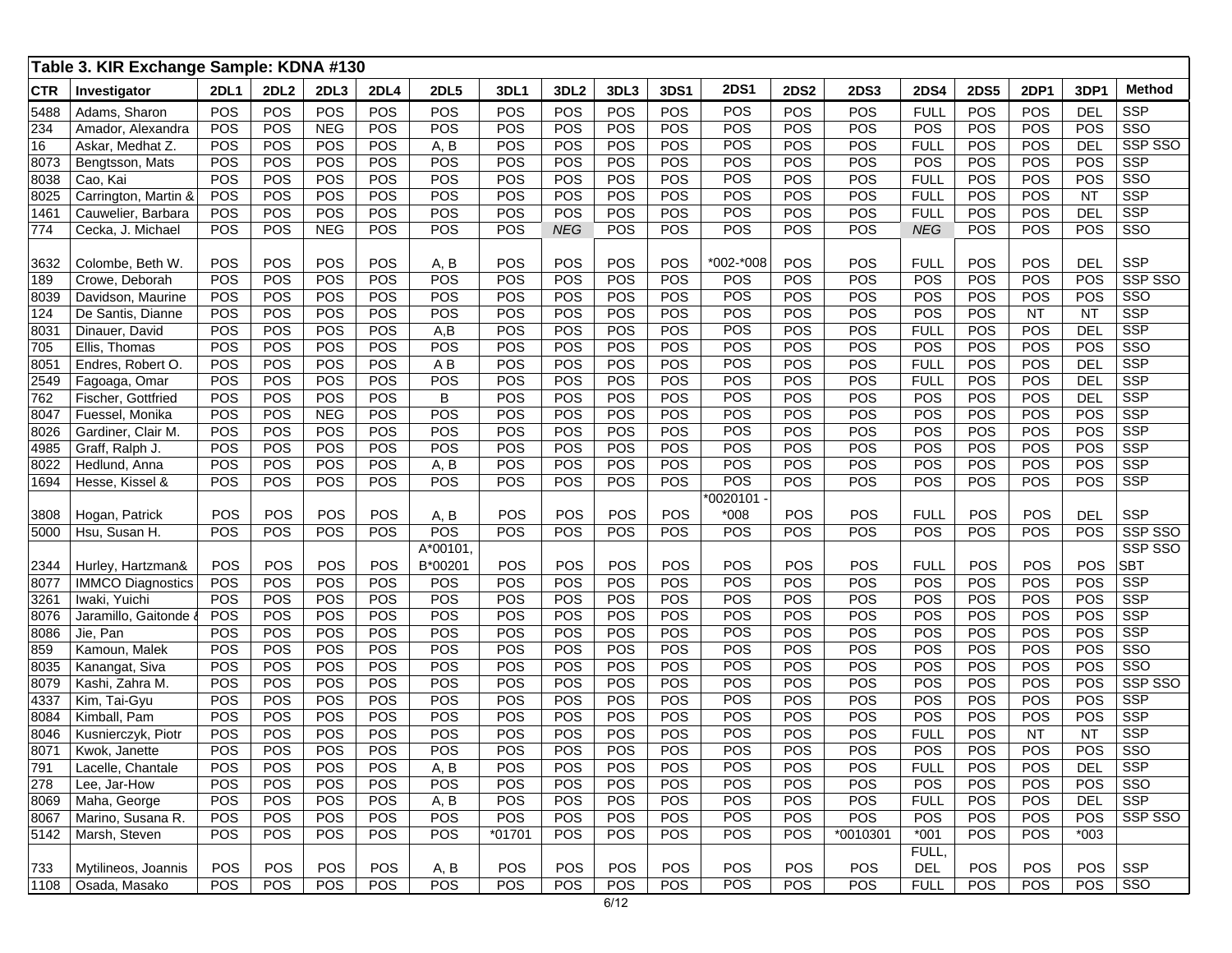|             | Table 3. KIR Exchange Sample: KDNA #130 |             |                  |                  |             |             |            |                  |            |             |             |             |             |             |             |             |            |               |
|-------------|-----------------------------------------|-------------|------------------|------------------|-------------|-------------|------------|------------------|------------|-------------|-------------|-------------|-------------|-------------|-------------|-------------|------------|---------------|
| <b>ICTR</b> | Investigator                            | <b>2DL1</b> | 2DL <sub>2</sub> | 2DL <sub>3</sub> | <b>2DL4</b> | <b>2DL5</b> | 3DL1       | 3DL <sub>2</sub> | 3DL3       | <b>3DS1</b> | <b>2DS1</b> | <b>2DS2</b> | <b>2DS3</b> | <b>2DS4</b> | <b>2DS5</b> | <b>2DP1</b> | 3DP1       | <b>Method</b> |
| 3966        | Permpikul, Vejbaesy                     | <b>POS</b>  | POS              | <b>POS</b>       | POS         | <b>POS</b>  | POS        | POS              | <b>POS</b> | POS         | POS         | <b>POS</b>  | <b>POS</b>  | <b>POS</b>  | POS         | POS         | <b>POS</b> | <b>SSP</b>    |
| 8030        | Poulton, Kay                            | POS         | POS              | POS              | POS         | <b>POS</b>  | POS        | <b>POS</b>       | POS        | POS         | POS         | POS         | POS         | POS         | POS         | POS         | <b>POS</b> | SSO           |
| 8050        | Raja, Rajalingam                        | POS         | POS              | POS              | <b>POS</b>  | A, B        | <b>POS</b> | <b>POS</b>       | POS        | POS         | POS         | POS         | POS         | <b>FULL</b> | <b>POS</b>  | POS         | <b>DEL</b> | <b>SSP</b>    |
| 3753        | Reed, Elaine F.                         | <b>POS</b>  | POS              | <b>POS</b>       | POS         | <b>POS</b>  | POS        | <b>POS</b>       | <b>POS</b> | POS         | POS         | POS         | POS         | <b>POS</b>  | POS         | POS         | <b>POS</b> | SSP SSO       |
| 8060        | Rost. Klein &                           | POS         | POS              | POS              | <b>POS</b>  | POS         | POS        | <b>POS</b>       | POS        | POS         | POS         | POS         | POS         | POS         | POS         | POS         | <b>POS</b> | SSO           |
| 425'        | Schiller, Jennifer                      | POS         | POS              | <b>POS</b>       | <b>POS</b>  | <b>POS</b>  | <b>POS</b> | POS              | <b>POS</b> | POS         | POS         | POS         | <b>POS</b>  | <b>POS</b>  | <b>POS</b>  | POS         | <b>POS</b> | SSO           |
| 3410        | Schroeder, M.L.                         | POS         | POS              | POS              | POS         | <b>POS</b>  | POS        | POS              | POS        | POS         | POS         | <b>POS</b>  | POS         | <b>FULL</b> | POS         | POS         | <b>DEL</b> | <b>SSP</b>    |
| 1426        | Senitzer, David                         | POS         | POS              | POS              | POS         | POS         | <b>POS</b> | <b>POS</b>       | POS        | POS         | POS         | POS         | POS         | POS         | POS         | POS         | <b>POS</b> | <b>SSP</b>    |
| 8085        | Shalini, Pereira                        | POS         | POS              | <b>POS</b>       | <b>POS</b>  | <b>POS</b>  | <b>POS</b> | POS              | POS        | POS         | POS         | POS         | POS         | <b>POS</b>  | <b>POS</b>  | POS         | <b>POS</b> | <b>SBT</b>    |
| 702         | Spannagl, Michael                       | POS         | POS              | POS              | POS         | <b>POS</b>  | POS        | POS              | <b>POS</b> | POS         | POS         | POS         | POS         | <b>POS</b>  | POS         | POS         | <b>POS</b> | <b>SSP</b>    |
| 2518        | Tambur. Anat                            | POS         | POS              | POS              | <b>POS</b>  | POS         | <b>POS</b> | <b>POS</b>       | POS        | POS         | POS         | <b>POS</b>  | POS         | POS         | POS         | POS         | <b>POS</b> | SSO           |
| 769         | Tavoularis, Sofia                       | <b>POS</b>  | <b>POS</b>       | <b>POS</b>       | <b>POS</b>  | A, B        | <b>POS</b> | POS              | POS        | POS         | POS         | POS         | <b>POS</b>  | <b>FULL</b> | <b>POS</b>  | <b>POS</b>  | POS        | SSP SSO       |
| 8083        | <b>Texas Medical Speci</b>              | <b>POS</b>  | POS              | <b>NEG</b>       | POS         | <b>POS</b>  | $*001$     | <b>POS</b>       | <b>POS</b> | POS         | $*002$      | <b>POS</b>  | POS         | $*001$      | POS         | POS         | <b>POS</b> | <b>SSP</b>    |
| 747         | Tiercy, Jean-Marie                      | POS         | POS              | POS              | POS         | POS         | <b>POS</b> | <b>POS</b>       | POS        | POS         | POS         | POS         | POS         | <b>FULL</b> | <b>POS</b>  | <b>NEG</b>  | DEL        |               |
| 545'        | Tilanus, Marcel G.J.                    | POS         | POS              | <b>POS</b>       | <b>POS</b>  | <b>POS</b>  | POS        | POS              | POS        | POS         | POS         | POS         | POS         | <b>POS</b>  | <b>POS</b>  | POS         | <b>POS</b> | SSO           |
| 8024        | Trowsdale, John                         | POS         | POS              | <b>POS</b>       | <b>NT</b>   | <b>POS</b>  | POS        | <b>NT</b>        | NT         | POS         | POS         | <b>POS</b>  | <b>POS</b>  | WT          | <b>POS</b>  | <b>POS</b>  | <b>DEL</b> | <b>SSP</b>    |
|             |                                         |             |                  |                  |             |             |            |                  |            |             |             |             |             |             |             |             |            |               |
| 5462        | Turner. E.V.                            | POS         | <b>POS</b>       | <b>POS</b>       | <b>POS</b>  | <b>POS</b>  | <b>POS</b> | <b>POS</b>       | POS        | POS         | *002-*008   | POS         | <b>POS</b>  | <b>FULL</b> | <b>POS</b>  | POS         | <b>POS</b> | <b>SSP</b>    |
| 8053        | Tyan, Fernandez-Vir                     | POS         | POS              | POS              | <b>POS</b>  | <b>POS</b>  | POS        | <b>POS</b>       | POS        | POS         | POS         | <b>POS</b>  | POS         | <b>FULL</b> | POS         | POS         | <b>DEL</b> | SSP SSO       |
| 8028        | Uhrberg, Markus                         | POS         | POS              | POS              | <b>NT</b>   | POS         | <b>POS</b> | <b>POS</b>       | <b>NT</b>  | POS         | POS         | POS         | POS         | POS         | POS         | <b>NT</b>   | <b>NT</b>  | <b>SSP</b>    |
| 3775        | Vidan-Jeras, Blanka                     | POS         | POS              | <b>POS</b>       | <b>POS</b>  | <b>POS</b>  | POS        | POS              | POS        | POS         | POS         | POS         | POS         | <b>POS</b>  | <b>POS</b>  | POS         | <b>POS</b> | <b>SSP</b>    |
| 8023        | Vilches, Carlos                         | <b>POS</b>  | POS              | <b>POS</b>       | <b>POS</b>  | <b>POS</b>  | <b>POS</b> | <b>POS</b>       | POS        | POS         | POS         | POS         | POS         | <b>FULL</b> | POS         | POS         | <b>DEL</b> | <b>SSP</b>    |
| 5282        | Yu, Neng                                | POS         | POS              | POS              | <b>POS</b>  | POS         | <b>POS</b> | <b>POS</b>       | POS        | POS         | POS         | POS         | POS         | POS         | POS         | POS         | <b>POS</b> | <b>SSP</b>    |
| 1466        | Yu, Neng                                | POS         | POS              | POS              | <b>POS</b>  | POS         | POS        | <b>POS</b>       | POS        | POS         | <b>POS</b>  | POS         | POS         | POS         | <b>POS</b>  | POS         | POS        | SSO           |
| 713         | Zachary, Andrea                         | POS         | POS              | POS              | POS         | POS         | POS        | <b>POS</b>       | POS        | POS         | POS         | POS         | POS         | <b>POS</b>  | POS         | POS         | <b>POS</b> | <b>SSP</b>    |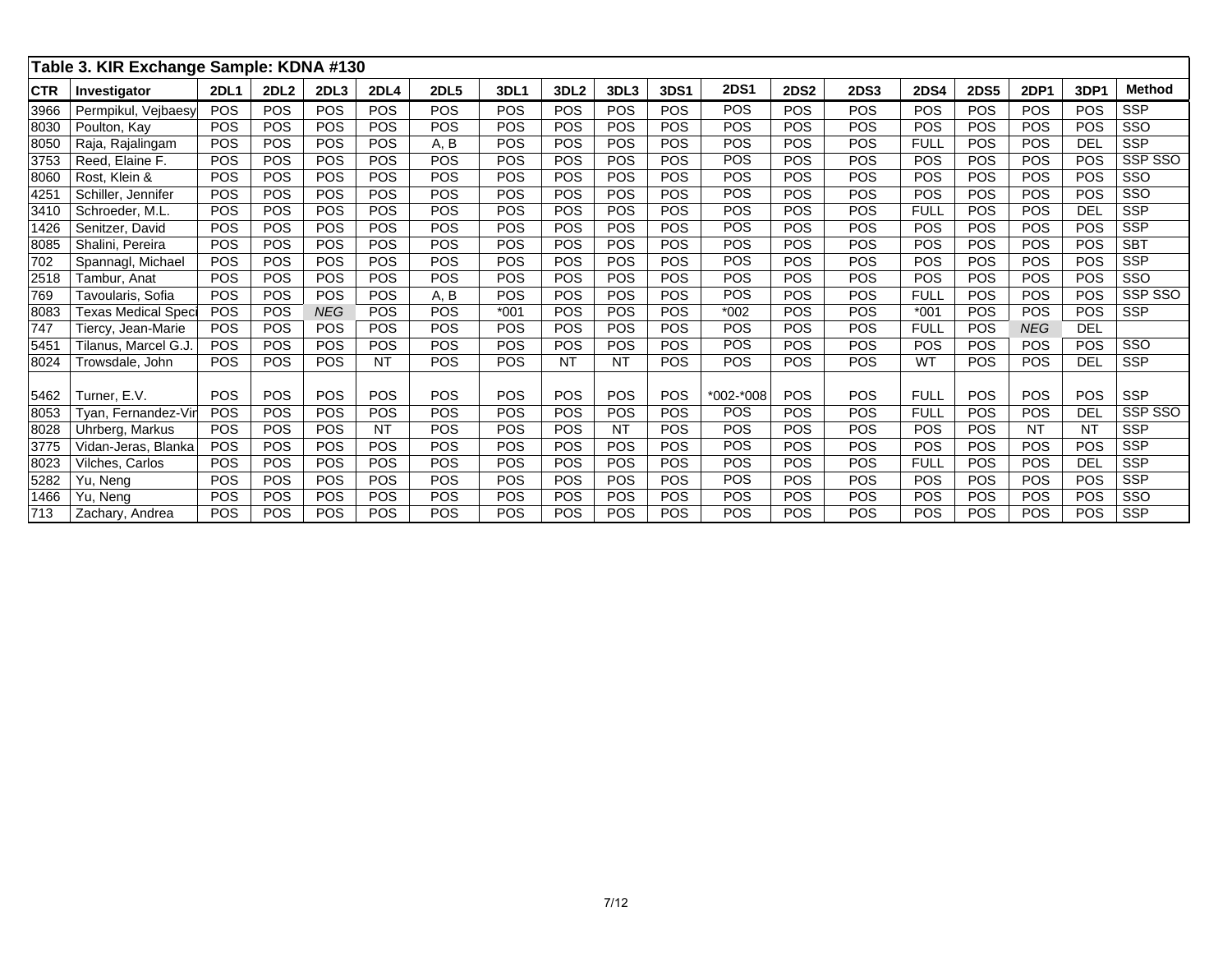|              | Table 4. KIR Exchange Sample: KDNA #131 |             |                   |            |             |                   |             |                   |            |            |             |                   |             |                   |                          |            |            |                          |
|--------------|-----------------------------------------|-------------|-------------------|------------|-------------|-------------------|-------------|-------------------|------------|------------|-------------|-------------------|-------------|-------------------|--------------------------|------------|------------|--------------------------|
| <b>CTR</b>   | Investigator                            | <b>2DL1</b> | <b>2DL2</b>       | 2DL3       | <b>2DL4</b> | <b>2DL5</b>       | <b>3DL1</b> | 3DL <sub>2</sub>  | 3DL3       | 3DS1       | <b>2DS1</b> | <b>2DS2</b>       | <b>2DS3</b> | <b>2DS4</b>       | <b>2DS5</b>              | 2DP1       | 3DP1       | <b>Method</b>            |
|              |                                         |             |                   |            |             |                   |             |                   |            |            |             |                   |             |                   |                          |            |            |                          |
| 5488         | Adams, Sharon                           | POS         | POS               | POS        | POS         | Α                 | POS         | POS               | POS        | <b>POS</b> | POS         | <b>POS</b>        | POS         | <b>DEL</b>        | <b>NEG</b>               | POS        | POS        | <b>SSP</b>               |
| 234          | Amador, Alexandra                       | POS         | POS               | <b>NEG</b> | POS         | <b>POS</b>        | POS         | <b>POS</b>        | POS        | POS        | POS         | POS               | POS         | POS               | <b>NEG</b>               | POS        | <b>POS</b> | SSO                      |
|              |                                         |             |                   |            |             |                   |             |                   |            |            |             |                   |             |                   |                          |            |            |                          |
| 16           | Askar, Medhat Z.                        | POS         | POS               | POS        | POS         | A                 | POS         | POS               | POS        | POS        | POS         | POS               | POS         | <b>DEL</b>        | <b>NEG</b>               | POS        | FULL, DEL  | SSP SSO                  |
| 8073         | Bengtsson, Mats                         | POS         | POS               | POS        | POS         | POS               | POS         | POS               | POS        | POS        | POS         | POS               | POS         | POS               | <b>NEG</b>               | POS        | POS        | <b>SSP</b>               |
| 8038         | Cao, Kai                                | POS         | POS               | POS        | POS         | POS               | POS         | POS               | POS        | POS        | POS         | POS               | POS         | <b>DEL</b>        | <b>NEG</b>               | POS        | POS        | SSO                      |
| 8025         | Carrington, Martin &                    | POS         | POS               | POS        | POS         | POS               | POS         | POS               | POS        | POS        | POS         | POS               | POS         | DEL               | <b>NEG</b>               | POS        | NT         | <b>SSP</b>               |
| 1461         | Cauwelier, Barbara                      | POS         | POS               | POS        | POS         | Α                 | POS         | <b>POS</b>        | POS        | POS        | POS         | <b>POS</b>        | <b>POS</b>  | DEL               | <b>NEG</b>               | <b>POS</b> | POS        | <b>SSP</b>               |
| 774          | Cecka, J. Michael                       | POS         | POS               | <b>NEG</b> | <b>POS</b>  | <b>POS</b>        | POS         | <b>NEG</b>        | POS        | <b>POS</b> | POS         | <b>POS</b>        | <b>POS</b>  | <b>NEG</b>        | <b>NEG</b>               | <b>POS</b> | POS        | SSO <sub></sub>          |
|              |                                         |             |                   |            |             |                   |             |                   |            |            |             |                   |             |                   |                          |            |            |                          |
| 3632         | Colombe, Beth W.                        | POS         | POS               | POS        | POS         | Α                 | POS         | POS               | POS        | POS        | *002-*008   | POS               | POS         | <b>DEL</b>        | <b>NEG</b>               | POS        | FULL, DEL  | <b>SSP</b>               |
| 189          | Crowe, Deborah                          | POS         | POS               | POS        | POS         | Α                 | POS         | <b>POS</b>        | POS        | POS        | POS         | POS               | <b>POS</b>  | DEL               | <b>NEG</b>               | POS        | POS        | SSP SSO                  |
| 8039         | Davidson, Maurine                       | POS         | POS               | POS        | POS         | POS               | POS         | <b>POS</b>        | POS        | POS        | POS         | <b>POS</b>        | <b>POS</b>  | POS               | <b>NEG</b>               | POS        | POS        | SSO <sub></sub>          |
| 124          | De Santis, Dianne                       | POS         | POS               | POS        | <b>POS</b>  | POS               | POS         | POS               | POS        | POS        | POS         | <b>POS</b>        | POS         | POS               | <b>NEG</b>               | <b>NT</b>  | <b>NT</b>  | <b>SSP</b>               |
|              |                                         |             |                   |            |             |                   |             |                   |            |            |             |                   |             |                   |                          |            |            |                          |
| 8031         | Dinauer, David                          | POS         | POS               | POS        | POS         | Α                 | POS         | POS               | POS        | POS        | POS         | POS               | POS         | <b>DEL</b>        | <b>NEG</b>               | POS        | FULL, DEL  | <b>SSP</b>               |
| 705          | Ellis, Thomas                           | POS         | POS               | POS        | POS         | POS               | POS         | <b>POS</b>        | POS        | POS        | POS         | POS               | <b>POS</b>  | POS               | <b>NEG</b>               | POS        | POS        | SSO                      |
|              |                                         |             |                   |            |             |                   |             |                   |            |            |             |                   |             |                   |                          |            |            |                          |
| 8051         | Endres, Robert O.                       | POS         | POS               | POS        | POS         | Α                 | POS         | POS               | POS        | POS        | POS         | POS               | POS         | <b>DEL</b>        | <b>NEG</b>               | POS        | FULL, DEL  | <b>SSP</b>               |
| 2549         | Fagoaga, Omar                           | POS         | POS               | POS        | POS         | Α                 | POS         | POS               | POS        | POS        | POS         | POS               | POS         | <b>DEL</b>        | <b>NEG</b>               | POS        | POS        | <b>SSP</b>               |
| 762          | Fischer, Gottfried                      | POS         | POS               | POS        | POS         | Α                 | POS         | POS               | POS        | POS        | POS         | POS               | POS         | <b>DEL</b>        | <b>NEG</b>               | POS        | POS        | <b>SSP</b>               |
| 8047         | Fuessel, Monika                         | POS         | POS               | <b>NEG</b> | POS         | POS               | POS         | POS               | POS        | POS        | POS         | POS               | POS         | POS               | <b>NEG</b>               | POS        | POS        | <b>SSP</b>               |
| 8026         | Gardiner, Clair M.                      | <b>NEG</b>  | POS               | POS        | <b>POS</b>  | POS               | POS         | <b>POS</b>        | POS        | POS        | <b>NEG</b>  | POS               | POS         | <b>NEG</b>        | <b>NEG</b>               | POS        | POS        | <b>SSP</b>               |
| 4985         | Graff, Ralph J.                         | POS         | POS               | POS        | <b>POS</b>  | <b>POS</b>        | POS         | <b>POS</b>        | POS        | <b>POS</b> | POS         | <b>POS</b>        | POS         | POS               | <b>NEG</b>               | <b>POS</b> | POS        | <b>SSP</b>               |
| 8022         | Hedlund, Anna                           | POS         | POS               | POS        | POS         | Α                 | POS         | POS               | POS        | POS        | POS         | POS               | POS         | POS               | <b>NEG</b>               | POS        | POS        | <b>SSP</b>               |
| 1694         | Hesse, Kissel &                         | POS         | POS               | POS        | POS         | POS               | POS         | POS               | POS        | POS        | POS         | POS               | POS         | POS               | <b>NEG</b>               | POS        | POS        | <b>SSP</b>               |
|              |                                         |             |                   |            |             |                   |             |                   |            |            | *0020101-   |                   |             |                   |                          |            |            |                          |
| 3808         | Hogan, Patrick                          | POS         | POS               | POS        | POS         | A                 | POS         | POS               | POS        | POS        | $*008$      | POS               | POS         | <b>DEL</b>        | <b>NEG</b>               | POS        | FULL, DEL  | <b>SSP</b>               |
| 5000         | Hsu, Susan H.                           | POS         | <b>POS</b>        | POS        | <b>POS</b>  | <b>POS</b>        | POS         | <b>POS</b>        | POS        | <b>POS</b> | POS         | <b>POS</b>        | POS         | POS               | <b>NEG</b>               | POS        | POS        | SSP SSO                  |
|              |                                         |             |                   |            |             |                   |             |                   |            |            |             |                   |             |                   |                          |            |            | SSP SSO                  |
| 2344         | Hurley, Hartzman&                       | POS         | POS               | POS        | POS         | A*00501           | POS         | POS               | POS        | POS        | <b>POS</b>  | POS               | POS         | <b>DEL</b>        | <b>NEG</b>               | POS        | POS        | <b>SBT</b>               |
| 8077         | <b>IMMCO Diagnostics</b>                | POS         | POS               | POS        | POS         | POS               | POS         | POS               | POS        | POS        | POS         | POS               | POS         | POS               | <b>NEG</b>               | POS<br>POS | POS<br>POS | <b>SSP</b><br><b>SSP</b> |
| 3261         | Iwaki, Yuichi                           | POS         | POS<br><b>POS</b> | POS        | POS         | POS               | POS<br>POS  | POS               | POS        | POS        | POS<br>POS  | POS               | POS         | POS               | <b>NEG</b>               |            | <b>POS</b> |                          |
| 8076         | Jaramillo, Gaitonde &                   | POS         |                   | POS        | POS<br>POS  | POS               | POS         | POS               | POS        | POS<br>POS | POS         | POS<br>POS        | POS<br>POS  | POS<br>POS        | <b>NEG</b>               | POS<br>POS | <b>POS</b> | <b>SSP</b><br><b>SSP</b> |
| 8086         | Jie, Pan                                | POS         | <b>NEG</b>        | POS        | POS         | POS               | POS         | POS               | POS        |            |             |                   |             |                   | <b>NEG</b><br><b>NEG</b> | POS        | POS        |                          |
| 859<br>8035  | Kamoun, Malek                           | POS<br>POS  | POS<br>POS        | POS<br>POS | POS         | POS<br><b>POS</b> | POS         | POS<br><b>POS</b> | POS<br>POS | POS<br>POS | POS<br>POS  | POS<br><b>POS</b> | POS<br>POS  | POS<br>POS        | <b>NEG</b>               | POS        | POS        | SSO<br>SSO               |
|              | Kanangat, Siva                          | <b>POS</b>  | <b>POS</b>        | POS        | POS         | <b>POS</b>        | POS         |                   | POS        |            |             |                   | POS         | POS               |                          |            | POS        |                          |
| 8079<br>4337 | Kashi, Zahra M.                         |             |                   |            |             |                   |             | POS               |            | POS        | POS         | POS               |             |                   | <b>NEG</b>               | POS        | <b>POS</b> | SSP SSO<br><b>SSP</b>    |
|              | Kim, Tai-Gyu                            | POS         | POS               | POS        | POS         | POS               | POS         | POS               | POS        | POS        | POS         | POS               | POS         | POS               | <b>NEG</b>               | POS        | POS        | <b>SSP</b>               |
| 8084         | Kimball, Pam                            | POS         | POS               | POS        | POS         | POS               | POS         | POS               | POS        | POS        | POS         | POS               | POS         | POS               | <b>NEG</b>               | POS        |            |                          |
| 8046<br>8071 | Kusnierczyk, Piotr                      | POS<br>POS  | POS<br>POS        | POS        | POS<br>POS  | POS<br>POS        | POS<br>POS  | POS<br>POS        | POS        | POS<br>POS | POS<br>POS  | POS               | POS<br>POS  | <b>DEL</b><br>POS | <b>NEG</b>               | NT<br>POS  | NT<br>POS  | <b>SSP</b><br>SSO        |
|              | Kwok, Janette                           |             |                   | POS        |             |                   |             |                   | POS        |            |             | POS               |             |                   | <b>NEG</b>               |            |            |                          |
| 791          | Lacelle, Chantale                       | POS         | POS               | POS        | POS         |                   | POS         | POS               | POS        | POS        | POS         | POS               | POS         | DEL               | <b>NEG</b>               | POS        | FULL, DEL  | <b>SSP</b>               |
| 278          | Lee, Jar-How                            | POS         | POS               | POS        | POS         | A<br>POS          | POS         | POS               | POS        | POS        | POS         | POS               | POS         | POS               | <b>NEG</b>               | POS        | <b>POS</b> | SSO                      |
|              |                                         |             |                   |            |             |                   |             |                   |            |            |             |                   |             |                   |                          |            |            |                          |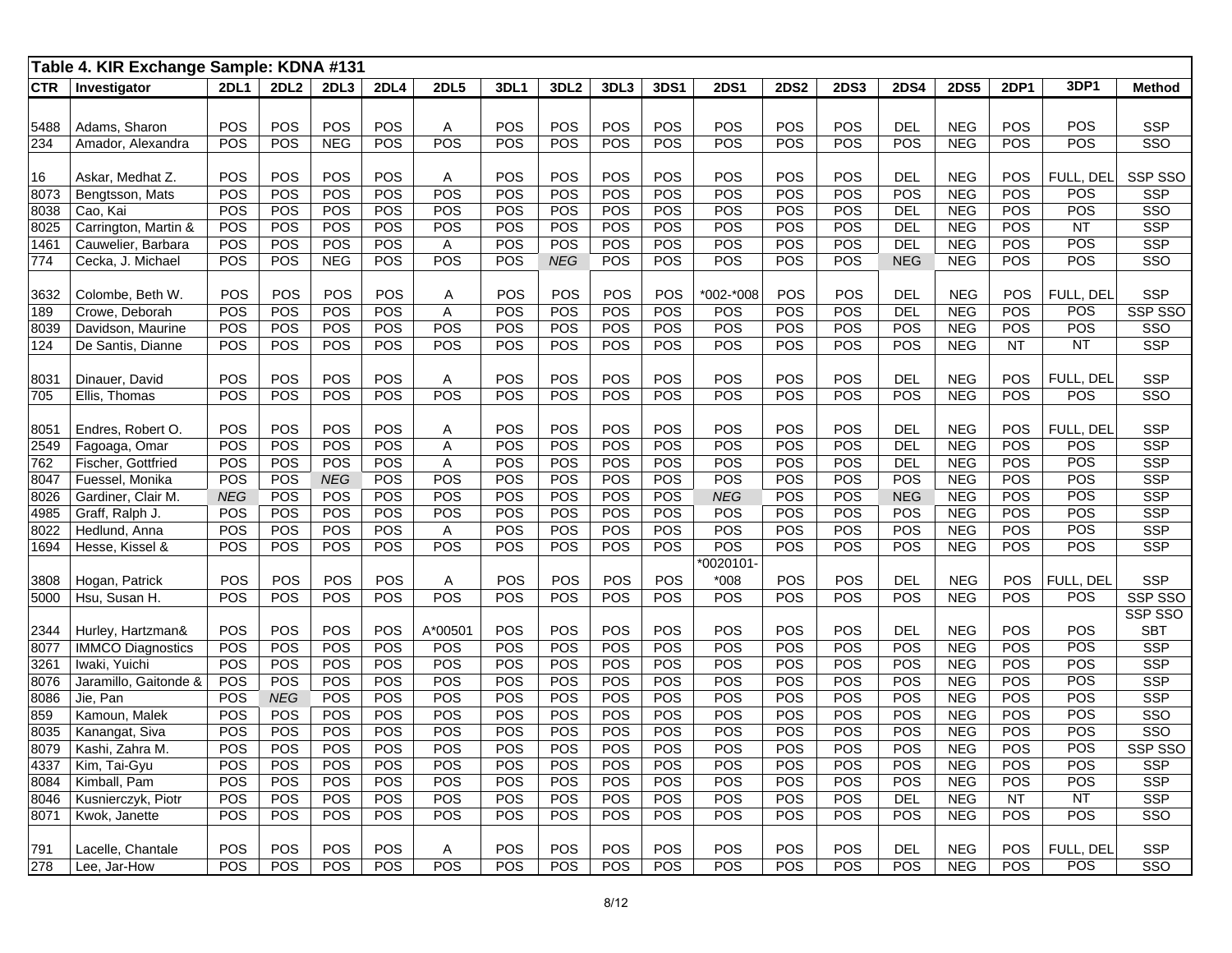|            | Table 4. KIR Exchange Sample: KDNA #131 |             |            |            |             |             |            |                  |           |            |             |             |             |             |             |             |             |                         |
|------------|-----------------------------------------|-------------|------------|------------|-------------|-------------|------------|------------------|-----------|------------|-------------|-------------|-------------|-------------|-------------|-------------|-------------|-------------------------|
| <b>CTR</b> | Investigator                            | <b>2DL1</b> | 2DL2       | 2DL3       | <b>2DL4</b> | <b>2DL5</b> | 3DL1       | 3DL <sub>2</sub> | 3DL3      | 3DS1       | <b>2DS1</b> | <b>2DS2</b> | <b>2DS3</b> | <b>2DS4</b> | <b>2DS5</b> | <b>2DP1</b> | 3DP1        | <b>Method</b>           |
|            |                                         |             |            |            |             |             |            |                  |           |            |             |             |             |             |             |             |             |                         |
| 8069       | Maha, George                            | POS         | POS        | <b>POS</b> | POS         | Α           | POS        | POS              | POS       | POS        | <b>POS</b>  | POS         | POS         | <b>DEL</b>  | <b>NEG</b>  | POS         | FULL, DEL   | <b>SSP</b>              |
| 8067       | Marino, Susana R.                       | POS         | POS        | POS        | POS         | POS         | POS        | POS              | POS       | POS        | POS         | POS         | POS         | POS         | <b>NEG</b>  | POS         | POS         | SSP SSO                 |
|            |                                         |             |            |            |             |             |            |                  |           |            |             |             |             | $*003/$     |             |             |             |                         |
|            |                                         |             |            |            |             |             |            |                  |           |            |             |             |             | $*004/$     |             |             |             |                         |
|            |                                         |             |            |            |             |             |            |                  |           |            |             |             |             | *006/       |             |             | *001/ *002/ |                         |
| 5142       | Marsh, Steven                           | POS         | POS        | POS        | POS         | POS         | *00101     | POS              | POS       | POS        | POS         | POS         | *00201      | *007        | <b>NEG</b>  | POS         | *004, *003  |                         |
| 733        | Mytilineos, Joannis                     | POS         | POS        | POS        | POS         | Α           | POS        | POS              | POS       | POS        | POS         | POS         | POS         | <b>DEL</b>  | <b>NEG</b>  | POS         | POS         | <b>SSP</b>              |
| 1108       | Osada, Masako                           | POS         | POS        | POS        | <b>POS</b>  | POS         | POS        | POS              | POS       | POS        | POS         | POS         | POS         | <b>DEL</b>  | <b>NEG</b>  | POS         | POS         | SSO                     |
| 3966       | Permpikul, Vejbaesya                    | POS         | <b>POS</b> | POS        | POS         | POS         | POS        | <b>POS</b>       | POS       | POS        | POS         | POS         | POS         | POS         | <b>NEG</b>  | POS         | POS         | <b>SSP</b>              |
| 8030       | Poulton, Kay                            | POS         | <b>POS</b> | POS        | <b>POS</b>  | POS         | POS        | <b>POS</b>       | POS       | POS        | POS         | <b>POS</b>  | <b>POS</b>  | POS         | <b>NEG</b>  | <b>POS</b>  | POS         | SSO                     |
|            |                                         |             |            |            |             |             |            |                  |           |            |             |             |             |             |             |             |             |                         |
| 8050       | Raja, Rajalingam                        | POS         | POS        | POS        | POS         | Α           | POS        | POS              | POS       | POS        | POS         | POS         | POS         | <b>DEL</b>  | <b>NEG</b>  | POS         | FULL. DEL   | <b>SSP</b>              |
| 3753       | Reed, Elaine F.                         | POS         | POS        | POS        | POS         | POS         | POS        | POS              | POS       | POS        | POS         | POS         | POS         | POS         | <b>NEG</b>  | POS         | POS         | SSP SSO                 |
| 8060       | Rost, Klein &                           | POS         | <b>POS</b> | POS        | <b>POS</b>  | POS         | <b>POS</b> | <b>POS</b>       | POS       | POS        | <b>POS</b>  | POS         | <b>POS</b>  | POS         | <b>NEG</b>  | <b>POS</b>  | POS         | S <sub>SO</sub>         |
| 4251       | Schiller, Jennifer                      | POS         | POS        | POS        | POS         | POS         | POS        | POS              | POS       | POS        | POS         | POS         | POS         | POS         | <b>NEG</b>  | POS         | POS         | SSO                     |
| 3410       | Schroeder, M.L.                         | POS         | POS        | POS        | POS         | Α           | POS        | POS              | POS       | POS        | POS         | POS         | POS         | <b>DEL</b>  | <b>NEG</b>  | POS         | <b>POS</b>  | <b>SSP</b>              |
| 1426       | Senitzer, David                         | POS         | POS        | POS        | POS         | POS         | POS        | POS              | POS       | POS        | POS         | POS         | POS         | POS         | <b>NEG</b>  | POS         | POS         | <b>SSP</b>              |
| 8085       | Shalini, Pereira                        | POS         | POS        | POS        | POS         | POS         | POS        | POS              | POS       | POS        | POS         | POS         | POS         | POS         | <b>NEG</b>  | POS         | POS         | <b>SBT</b>              |
| 702        | Spannagl, Michael                       | POS         | POS        | POS        | POS         | POS         | POS        | POS              | POS       | POS        | POS         | POS         | POS         | POS         | <b>NEG</b>  | POS         | POS         | <b>SSP</b>              |
| 2518       | Tambur, Anat                            | POS         | POS        | POS        | POS         | POS         | POS        | POS              | POS       | POS        | POS         | POS         | POS         | POS         | <b>NEG</b>  | POS         | POS         | S <sub>SO</sub>         |
| 769        | Tavoularis, Sofia                       | POS         | POS        | POS        | POS         | Α           | POS        | POS              | POS       | POS        | POS         | POS         | POS         | DEL         | <b>NEG</b>  | POS         | POS         | SSP SSO                 |
| 8083       | <b>Texas Medical Specia</b>             | POS         | POS        | <b>NEG</b> | POS         | A           | $*001$     | POS              | POS       | POS        | $*002$      | POS         | POS         | $*003$      | <b>NEG</b>  | POS         | POS         | <b>SSP</b>              |
| 747        | Tiercy, Jean-Marie                      | POS         | POS        | POS        | POS         | POS         | POS        | POS              | POS       | POS        | POS         | POS         | POS         | DEL         | <b>NEG</b>  | POS         | POS         |                         |
| 5451       | Tilanus, Marcel G.J.                    | POS         | POS        | POS        | POS         | POS         | POS        | POS              | POS       | POS        | POS         | POS         | POS         | POS         | <b>NEG</b>  | POS         | POS         | SSO                     |
|            |                                         |             |            |            |             |             |            |                  |           |            |             |             |             |             |             |             |             |                         |
| 8024       | Trowsdale, John                         | POS         | POS        | POS        | <b>NT</b>   | POS         | POS        | <b>NT</b>        | <b>NT</b> | POS        | POS         | POS         | POS         | <b>DEL</b>  | <b>NEG</b>  | POS         | FULL, DEL   | <b>SSP</b>              |
|            |                                         |             |            |            |             |             |            |                  |           |            |             |             |             |             |             |             |             |                         |
| 5462       | Turner, E.V.                            | POS         | POS        | POS        | POS         | Α           | POS        | POS              | POS       | POS        | *002-*008   | POS         | POS         | <b>DEL</b>  | <b>NEG</b>  | POS         | POS         | <b>SSP</b>              |
| 8053       | Tyan, Fernandez-Vina                    | POS         | <b>POS</b> | POS        | POS         | Α           | POS        | POS              | POS       | POS        | POS         | POS         | POS         | DEL         | <b>NEG</b>  | POS         | POS         | SSP SSO                 |
| 8028       | Uhrberg, Markus                         | POS         | POS        | POS        | <b>NT</b>   | POS         | POS        | <b>POS</b>       | <b>NT</b> | POS        | POS         | POS         | POS         | POS         | <b>NEG</b>  | NT          | <b>NT</b>   | <b>SSP</b>              |
| 3775       | Vidan-Jeras, Blanka                     | POS         | POS        | POS        | POS         | POS         | POS        | POS              | POS       | POS        | POS         | POS         | POS         | POS         | <b>NEG</b>  | POS         | POS         | <b>SSP</b>              |
|            |                                         |             |            |            |             |             |            |                  |           |            |             |             |             |             |             |             |             |                         |
| 8023       | Vilches, Carlos                         | POS         | POS        | POS        | POS         | POS         | POS        | POS              | POS       | <b>POS</b> | POS         | POS         | POS         | <b>DEL</b>  | <b>NEG</b>  | POS         | FULL, DEL   | <b>SSP</b>              |
| 5282       | Yu, Neng                                | POS         | POS        | POS        | POS         | POS         | POS        | POS              | POS       | POS        | POS         | POS         | POS         | POS         | NEG         | POS         | POS         | <b>SSP</b>              |
| 1466       | Yu, Neng                                | POS         | <b>POS</b> | POS        | POS         | POS         | POS        | POS              | POS       | POS        | POS         | POS         | POS         | POS         | <b>NEG</b>  | POS         | POS         | $\overline{\text{SSO}}$ |
| 713        | Zachary, Andrea                         | POS         | POS        | POS        | POS         | POS         | POS        | POS              | POS       | POS        | POS         | POS         | POS         | POS         | <b>NEG</b>  | POS         | POS         | <b>SSP</b>              |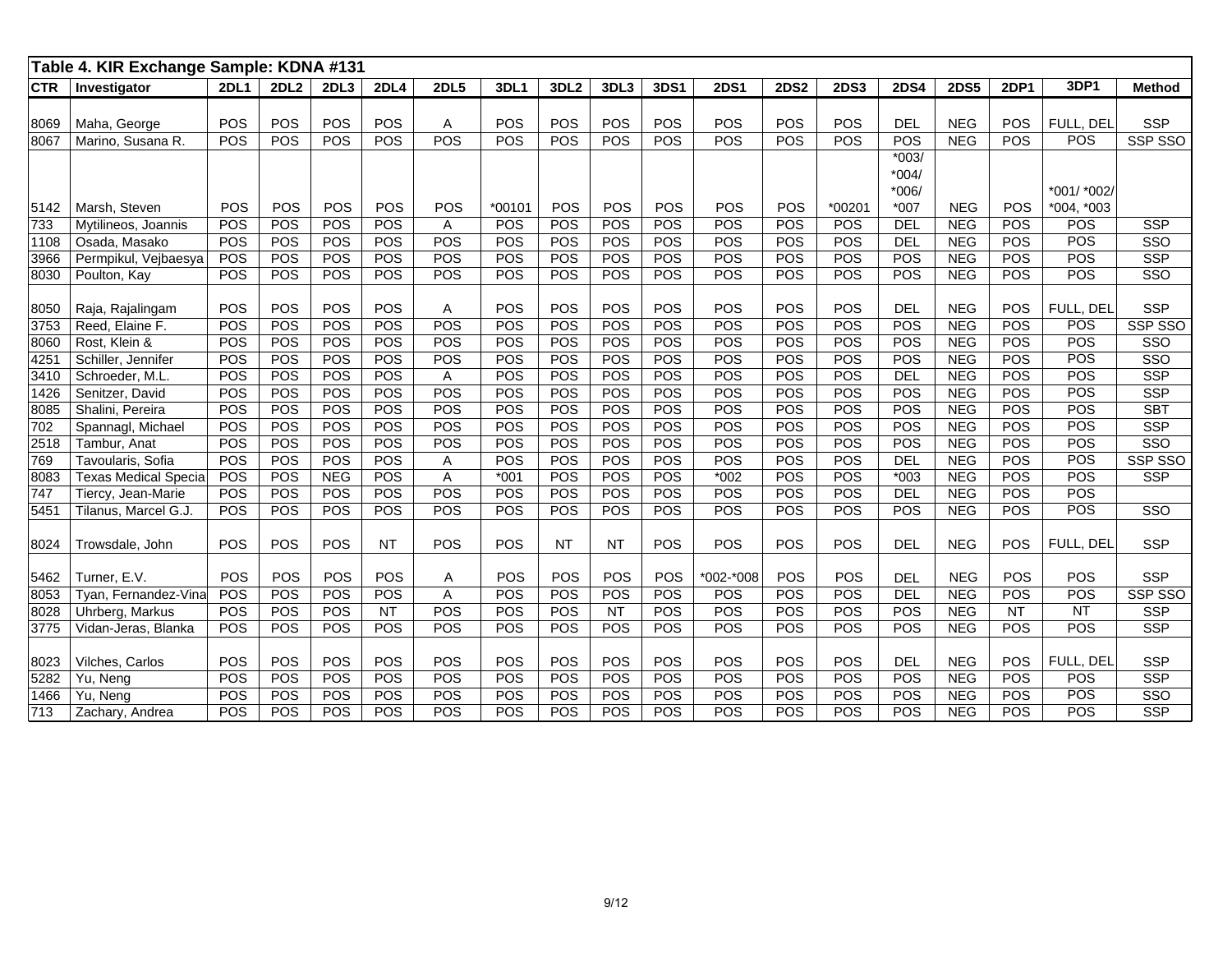| 2DL4<br><b>2DL2</b><br><b>2DL5</b><br><b>3DL1</b><br>3DL <sub>2</sub><br>3DL3<br>3DS1<br><b>2DS1</b><br><b>2DS2</b><br><b>2DS3</b><br><b>2DS4</b><br><b>2DS5</b><br>3DP1<br><b>CTR</b><br>Investigator<br><b>2DL1</b><br>2DL3<br><b>2DP1</b><br><b>POS</b><br><b>NEG</b><br>POS<br><b>POS</b><br><b>POS</b><br><b>POS</b><br><b>POS</b><br><b>NEG</b><br><b>POS</b><br><b>POS</b><br><b>NEG</b><br><b>POS</b><br><b>NEG</b><br><b>POS</b><br><b>NEG</b><br><b>POS</b><br>5488<br>Adams, Sharon<br>POS<br>POS<br>POS<br><b>NEG</b><br><b>POS</b><br><b>NEG</b><br>POS<br>POS<br>POS<br><b>NEG</b><br><b>NEG</b><br>POS<br><b>NEG</b><br>POS<br><b>NEG</b><br>POS<br>234<br>Amador, Alexandra<br>POS<br>POS<br>POS<br>POS<br><b>NEG</b><br>POS<br><b>POS</b><br>POS<br><b>NEG</b><br><b>NEG</b><br>POS<br><b>NEG</b><br>FULL, DEL<br><b>NEG</b><br>POS<br>FULL, DEL<br>16<br>Askar, Medhat Z.<br>POS<br>POS<br><b>POS</b><br>POS<br>POS<br><b>NEG</b><br>POS<br>POS<br>POS<br><b>NEG</b><br><b>NEG</b><br><b>NEG</b><br>POS<br><b>NEG</b><br>POS<br>POS<br>8073<br>Bengtsson, Mats<br>POS<br>POS<br>POS<br><b>POS</b><br><b>NEG</b><br>POS<br><b>POS</b><br>POS<br><b>NEG</b><br><b>NEG</b><br>POS<br><b>FULL</b><br><b>NEG</b><br>POS<br>Cao, Kai<br><b>NEG</b><br>POS<br>8038<br>POS<br>POS<br>POS<br>POS<br>POS<br><b>NEG</b><br>POS<br>POS<br><b>NEG</b><br><b>NEG</b><br>POS<br><b>NEG</b><br>FUL, DEL<br><b>NEG</b><br>POS<br><b>NT</b><br>8025<br>Carrington, Martin & | <b>Method</b><br><b>SSP</b><br>SSO<br>SSP SSO<br><b>SSP</b><br>SSO<br><b>SSP</b><br><b>SSP</b><br>$\overline{\text{SSO}}$<br><b>SSP</b><br>SSP SSO<br>SSO |
|-----------------------------------------------------------------------------------------------------------------------------------------------------------------------------------------------------------------------------------------------------------------------------------------------------------------------------------------------------------------------------------------------------------------------------------------------------------------------------------------------------------------------------------------------------------------------------------------------------------------------------------------------------------------------------------------------------------------------------------------------------------------------------------------------------------------------------------------------------------------------------------------------------------------------------------------------------------------------------------------------------------------------------------------------------------------------------------------------------------------------------------------------------------------------------------------------------------------------------------------------------------------------------------------------------------------------------------------------------------------------------------------------------------------------------------------------------------------------------|-----------------------------------------------------------------------------------------------------------------------------------------------------------|
|                                                                                                                                                                                                                                                                                                                                                                                                                                                                                                                                                                                                                                                                                                                                                                                                                                                                                                                                                                                                                                                                                                                                                                                                                                                                                                                                                                                                                                                                             |                                                                                                                                                           |
|                                                                                                                                                                                                                                                                                                                                                                                                                                                                                                                                                                                                                                                                                                                                                                                                                                                                                                                                                                                                                                                                                                                                                                                                                                                                                                                                                                                                                                                                             |                                                                                                                                                           |
|                                                                                                                                                                                                                                                                                                                                                                                                                                                                                                                                                                                                                                                                                                                                                                                                                                                                                                                                                                                                                                                                                                                                                                                                                                                                                                                                                                                                                                                                             |                                                                                                                                                           |
|                                                                                                                                                                                                                                                                                                                                                                                                                                                                                                                                                                                                                                                                                                                                                                                                                                                                                                                                                                                                                                                                                                                                                                                                                                                                                                                                                                                                                                                                             |                                                                                                                                                           |
|                                                                                                                                                                                                                                                                                                                                                                                                                                                                                                                                                                                                                                                                                                                                                                                                                                                                                                                                                                                                                                                                                                                                                                                                                                                                                                                                                                                                                                                                             |                                                                                                                                                           |
|                                                                                                                                                                                                                                                                                                                                                                                                                                                                                                                                                                                                                                                                                                                                                                                                                                                                                                                                                                                                                                                                                                                                                                                                                                                                                                                                                                                                                                                                             |                                                                                                                                                           |
|                                                                                                                                                                                                                                                                                                                                                                                                                                                                                                                                                                                                                                                                                                                                                                                                                                                                                                                                                                                                                                                                                                                                                                                                                                                                                                                                                                                                                                                                             |                                                                                                                                                           |
| POS<br>POS<br>POS<br><b>POS</b><br><b>NEG</b><br>POS<br>POS<br>POS<br><b>NEG</b><br><b>NEG</b><br>POS<br><b>NEG</b><br><b>NEG</b><br>POS<br>POS<br>POS<br>1461<br>Cauwelier, Barbara                                                                                                                                                                                                                                                                                                                                                                                                                                                                                                                                                                                                                                                                                                                                                                                                                                                                                                                                                                                                                                                                                                                                                                                                                                                                                        |                                                                                                                                                           |
| POS<br><b>NEG</b><br><b>NEG</b><br>POS<br>POS<br>POS<br><b>NEG</b><br>POS<br><b>NEG</b><br>POS<br><b>NEG</b><br>POS<br><b>NEG</b><br><b>NEG</b><br><b>NEG</b><br>POS<br>774<br>Cecka, J. Michael                                                                                                                                                                                                                                                                                                                                                                                                                                                                                                                                                                                                                                                                                                                                                                                                                                                                                                                                                                                                                                                                                                                                                                                                                                                                            |                                                                                                                                                           |
| POS<br>POS<br><b>POS</b><br><b>NEG</b><br><b>NEG</b><br><b>NEG</b><br>POS<br>FULL, DEL<br>POS<br>POS<br>POS<br>POS<br><b>NEG</b><br>FULL, DEL<br><b>NEG</b><br>POS<br>3632<br>Colombe, Beth W.                                                                                                                                                                                                                                                                                                                                                                                                                                                                                                                                                                                                                                                                                                                                                                                                                                                                                                                                                                                                                                                                                                                                                                                                                                                                              |                                                                                                                                                           |
| POS<br>POS<br>POS<br><b>POS</b><br><b>NEG</b><br>POS<br><b>POS</b><br>POS<br><b>NEG</b><br><b>NEG</b><br>POS<br>POS<br><b>NEG</b><br>POS<br><b>NEG</b><br>POS<br>189<br>Crowe, Deborah                                                                                                                                                                                                                                                                                                                                                                                                                                                                                                                                                                                                                                                                                                                                                                                                                                                                                                                                                                                                                                                                                                                                                                                                                                                                                      |                                                                                                                                                           |
| POS<br>POS<br><b>POS</b><br><b>NEG</b><br>POS<br><b>POS</b><br>POS<br><b>NEG</b><br>POS<br>POS<br><b>NEG</b><br><b>POS</b><br>POS<br><b>NEG</b><br><b>NEG</b><br>POS<br>8039<br>Davidson, Maurine                                                                                                                                                                                                                                                                                                                                                                                                                                                                                                                                                                                                                                                                                                                                                                                                                                                                                                                                                                                                                                                                                                                                                                                                                                                                           |                                                                                                                                                           |
| POS<br><b>POS</b><br><b>POS</b><br><b>NEG</b><br>POS<br>POS<br>POS<br><b>NEG</b><br>POS<br>POS<br><b>NEG</b><br>POS<br><b>NEG</b><br>NT<br><b>NEG</b><br><b>NT</b><br>124<br>De Santis, Dianne                                                                                                                                                                                                                                                                                                                                                                                                                                                                                                                                                                                                                                                                                                                                                                                                                                                                                                                                                                                                                                                                                                                                                                                                                                                                              | <b>SSP</b>                                                                                                                                                |
| <b>POS</b><br>POS<br><b>POS</b><br><b>NEG</b><br><b>POS</b><br>POS<br><b>NEG</b><br>POS<br>POS<br><b>NEG</b><br>POS<br><b>NEG</b><br>FUL, DEL<br><b>NEG</b><br>POS<br>FULL, DEL<br>8031<br>Dinauer, David                                                                                                                                                                                                                                                                                                                                                                                                                                                                                                                                                                                                                                                                                                                                                                                                                                                                                                                                                                                                                                                                                                                                                                                                                                                                   | <b>SSP</b>                                                                                                                                                |
| POS<br>POS<br>POS<br><b>POS</b><br><b>NEG</b><br>POS<br>POS<br><b>NEG</b><br><b>NEG</b><br>POS<br>POS<br><b>NEG</b><br>POS<br>POS<br>POS<br><b>NEG</b><br>705<br>Ellis, Thomas                                                                                                                                                                                                                                                                                                                                                                                                                                                                                                                                                                                                                                                                                                                                                                                                                                                                                                                                                                                                                                                                                                                                                                                                                                                                                              | SSO                                                                                                                                                       |
| POS<br>POS<br><b>POS</b><br><b>NEG</b><br><b>POS</b><br>POS<br><b>NEG</b><br>POS<br><b>NEG</b><br>8051<br>POS<br>POS<br>POS<br><b>NEG</b><br>FULL, DEL<br>POS<br>FULL, DEL<br>Endres, Robert O.                                                                                                                                                                                                                                                                                                                                                                                                                                                                                                                                                                                                                                                                                                                                                                                                                                                                                                                                                                                                                                                                                                                                                                                                                                                                             | <b>SSP</b>                                                                                                                                                |
| POS<br>POS<br>POS<br><b>POS</b><br><b>NEG</b><br>POS<br><b>POS</b><br>POS<br><b>NEG</b><br>POS<br><b>NEG</b><br>2549<br><b>NEG</b><br><b>NEG</b><br>POS<br>POS<br>POS<br>Fagoaga, Omar                                                                                                                                                                                                                                                                                                                                                                                                                                                                                                                                                                                                                                                                                                                                                                                                                                                                                                                                                                                                                                                                                                                                                                                                                                                                                      | <b>SSP</b>                                                                                                                                                |
| <b>NEG</b><br>POS<br>POS<br><b>POS</b><br><b>POS</b><br>POS<br>POS<br>POS<br><b>NEG</b><br><b>NEG</b><br>POS<br><b>NEG</b><br>POS<br><b>NEG</b><br>POS<br>POS<br>762<br>Fischer, Gottfried                                                                                                                                                                                                                                                                                                                                                                                                                                                                                                                                                                                                                                                                                                                                                                                                                                                                                                                                                                                                                                                                                                                                                                                                                                                                                  | <b>SSP</b>                                                                                                                                                |
| POS<br>POS<br><b>NEG</b><br>POS<br>POS<br><b>NEG</b><br><b>NEG</b><br>POS<br>POS<br><b>NEG</b><br>POS<br><b>POS</b><br><b>NEG</b><br>POS<br><b>NEG</b><br>POS<br>Fuessel, Monika<br>8047                                                                                                                                                                                                                                                                                                                                                                                                                                                                                                                                                                                                                                                                                                                                                                                                                                                                                                                                                                                                                                                                                                                                                                                                                                                                                    | <b>SSP</b>                                                                                                                                                |
| POS<br><b>POS</b><br><b>NEG</b><br>POS<br><b>NEG</b><br>POS<br>POS<br><b>NEG</b><br>POS<br><b>NEG</b><br><b>NEG</b><br>POS<br><b>NEG</b><br><b>NEG</b><br><b>NEG</b><br>POS<br>Gardiner, Clair M.<br>8026                                                                                                                                                                                                                                                                                                                                                                                                                                                                                                                                                                                                                                                                                                                                                                                                                                                                                                                                                                                                                                                                                                                                                                                                                                                                   | <b>SSP</b>                                                                                                                                                |
| POS<br>POS<br><b>POS</b><br><b>NEG</b><br><b>POS</b><br>POS<br><b>NEG</b><br><b>NEG</b><br>POS<br>POS<br><b>NEG</b><br>POS<br>Graff, Ralph J.<br>POS<br>POS<br><b>NEG</b><br>POS<br>4985                                                                                                                                                                                                                                                                                                                                                                                                                                                                                                                                                                                                                                                                                                                                                                                                                                                                                                                                                                                                                                                                                                                                                                                                                                                                                    | <b>SSP</b>                                                                                                                                                |
| POS<br>POS<br>POS<br><b>POS</b><br><b>POS</b><br>POS<br>POS<br>POS<br>POS<br>POS<br>8022<br><b>NEG</b><br>POS<br><b>NEG</b><br><b>NEG</b><br><b>NEG</b><br><b>NEG</b><br>Hedlund, Anna                                                                                                                                                                                                                                                                                                                                                                                                                                                                                                                                                                                                                                                                                                                                                                                                                                                                                                                                                                                                                                                                                                                                                                                                                                                                                      | <b>SSP</b>                                                                                                                                                |
| POS<br>POS<br>POS<br>POS<br><b>POS</b><br><b>POS</b><br><b>NEG</b><br>POS<br>POS<br>POS<br><b>NEG</b><br><b>NEG</b><br>POS<br><b>NEG</b><br><b>NEG</b><br>POS<br>1694<br>Hesse, Kissel &                                                                                                                                                                                                                                                                                                                                                                                                                                                                                                                                                                                                                                                                                                                                                                                                                                                                                                                                                                                                                                                                                                                                                                                                                                                                                    | <b>SSP</b>                                                                                                                                                |
| POS<br>POS<br><b>NEG</b><br><b>NEG</b><br>POS<br>POS<br>POS<br>POS<br>POS<br><b>NEG</b><br>POS<br><b>NEG</b><br>FULL, DEL<br><b>NEG</b><br>POS<br>FULL, DEL<br>Hogan, Patrick<br>3808                                                                                                                                                                                                                                                                                                                                                                                                                                                                                                                                                                                                                                                                                                                                                                                                                                                                                                                                                                                                                                                                                                                                                                                                                                                                                       | <b>SSP</b>                                                                                                                                                |
| <b>POS</b><br>POS<br><b>NEG</b><br>POS<br>POS<br>POS<br>POS<br>POS<br><b>NEG</b><br><b>NEG</b><br>POS<br><b>NEG</b><br>POS<br><b>NEG</b><br>POS<br>POS<br>Hsu, Susan H.<br>5000                                                                                                                                                                                                                                                                                                                                                                                                                                                                                                                                                                                                                                                                                                                                                                                                                                                                                                                                                                                                                                                                                                                                                                                                                                                                                             | SSP SSO                                                                                                                                                   |
|                                                                                                                                                                                                                                                                                                                                                                                                                                                                                                                                                                                                                                                                                                                                                                                                                                                                                                                                                                                                                                                                                                                                                                                                                                                                                                                                                                                                                                                                             | SSP SSO                                                                                                                                                   |
| POS<br>POS<br>POS<br>POS<br><b>NEG</b><br>POS<br>POS<br>POS<br><b>NEG</b><br><b>NEG</b><br>POS<br><b>NEG</b><br><b>NEG</b><br>FULL, DEL<br><b>POS</b><br><b>POS</b><br>2344<br>Hurley, Hartzman&                                                                                                                                                                                                                                                                                                                                                                                                                                                                                                                                                                                                                                                                                                                                                                                                                                                                                                                                                                                                                                                                                                                                                                                                                                                                            | <b>SBT</b>                                                                                                                                                |
|                                                                                                                                                                                                                                                                                                                                                                                                                                                                                                                                                                                                                                                                                                                                                                                                                                                                                                                                                                                                                                                                                                                                                                                                                                                                                                                                                                                                                                                                             |                                                                                                                                                           |
| POS<br>POS<br>POS<br>POS<br>POS<br><b>NEG</b><br>POS<br>POS<br><b>NEG</b><br><b>NEG</b><br>POS<br><b>NEG</b><br>POS<br><b>IMMCO Diagnostics</b><br><b>NEG</b><br><b>POS</b><br><b>POS</b><br>8077                                                                                                                                                                                                                                                                                                                                                                                                                                                                                                                                                                                                                                                                                                                                                                                                                                                                                                                                                                                                                                                                                                                                                                                                                                                                           | <b>SSP</b>                                                                                                                                                |
| <b>POS</b><br>POS<br>POS<br>POS<br><b>NEG</b><br>POS<br>POS<br>POS<br><b>NEG</b><br><b>NEG</b><br>POS<br><b>NEG</b><br>POS<br><b>NEG</b><br><b>POS</b><br>POS<br>Iwaki, Yuichi<br>3261                                                                                                                                                                                                                                                                                                                                                                                                                                                                                                                                                                                                                                                                                                                                                                                                                                                                                                                                                                                                                                                                                                                                                                                                                                                                                      | <b>SSP</b>                                                                                                                                                |
|                                                                                                                                                                                                                                                                                                                                                                                                                                                                                                                                                                                                                                                                                                                                                                                                                                                                                                                                                                                                                                                                                                                                                                                                                                                                                                                                                                                                                                                                             |                                                                                                                                                           |
| POS<br>POS<br>POS<br>POS<br><b>NEG</b><br>POS<br>POS<br>POS<br><b>NEG</b><br><b>NEG</b><br>POS<br>POS<br><b>NEG</b><br>POS<br>POS<br>8076<br><b>NEG</b><br>Jaramillo, Gaitonde &                                                                                                                                                                                                                                                                                                                                                                                                                                                                                                                                                                                                                                                                                                                                                                                                                                                                                                                                                                                                                                                                                                                                                                                                                                                                                            | <b>SSP</b>                                                                                                                                                |
| POS<br>POS<br>POS<br><b>POS</b><br><b>POS</b><br>POS<br>POS<br><b>POS</b><br>POS<br><b>NEG</b><br><b>NEG</b><br>POS<br><b>NEG</b><br>POS<br><b>NEG</b><br>POS<br>Jie, Pan<br>8086                                                                                                                                                                                                                                                                                                                                                                                                                                                                                                                                                                                                                                                                                                                                                                                                                                                                                                                                                                                                                                                                                                                                                                                                                                                                                           | <b>SSP</b>                                                                                                                                                |
| POS<br>POS<br>POS<br><b>POS</b><br>POS<br><b>NEG</b><br><b>NEG</b><br>POS<br>POS<br>POS<br>Kamoun, Malek<br>POS<br><b>NEG</b><br>POS<br><b>NEG</b><br><b>NEG</b><br>POS<br>859                                                                                                                                                                                                                                                                                                                                                                                                                                                                                                                                                                                                                                                                                                                                                                                                                                                                                                                                                                                                                                                                                                                                                                                                                                                                                              | SSO                                                                                                                                                       |
| POS<br>POS<br><b>POS</b><br><b>NEG</b><br><b>POS</b><br>POS<br><b>NEG</b><br>POS<br>POS<br><b>NEG</b><br>POS<br>POS<br>POS<br><b>NEG</b><br><b>NEG</b><br>POS<br>Kanangat, Siva<br>8035                                                                                                                                                                                                                                                                                                                                                                                                                                                                                                                                                                                                                                                                                                                                                                                                                                                                                                                                                                                                                                                                                                                                                                                                                                                                                     | $\overline{\text{SSO}}$                                                                                                                                   |
| POS<br><b>POS</b><br><b>NEG</b><br>POS<br><b>NEG</b><br>POS<br><b>NEG</b><br>POS<br>POS<br>POS<br>POS<br><b>NEG</b><br><b>NEG</b><br>POS<br>POS<br>POS<br>8079<br>Kashi, Zahra M.                                                                                                                                                                                                                                                                                                                                                                                                                                                                                                                                                                                                                                                                                                                                                                                                                                                                                                                                                                                                                                                                                                                                                                                                                                                                                           | SSP SSO                                                                                                                                                   |
| POS<br>POS<br>POS<br><b>POS</b><br><b>NEG</b><br>POS<br><b>POS</b><br>POS<br><b>NEG</b><br>POS<br>POS<br>POS<br>4337<br><b>NEG</b><br><b>NEG</b><br><b>NEG</b><br>POS<br>Kim, Tai-Gyu                                                                                                                                                                                                                                                                                                                                                                                                                                                                                                                                                                                                                                                                                                                                                                                                                                                                                                                                                                                                                                                                                                                                                                                                                                                                                       | <b>SSP</b>                                                                                                                                                |
| POS<br>POS<br>POS<br><b>NEG</b><br>POS<br>POS<br>POS<br><b>NEG</b><br><b>NEG</b><br>POS<br>POS<br><b>NEG</b><br>POS<br>Kimball, Pam<br>POS<br><b>NEG</b><br>POS<br>8084                                                                                                                                                                                                                                                                                                                                                                                                                                                                                                                                                                                                                                                                                                                                                                                                                                                                                                                                                                                                                                                                                                                                                                                                                                                                                                     | <b>SSP</b>                                                                                                                                                |
| POS<br>POS<br>POS<br><b>POS</b><br><b>NEG</b><br>POS<br>POS<br>POS<br><b>NEG</b><br><b>NEG</b><br>POS<br><b>NEG</b><br><b>NEG</b><br>NT<br>FUL, DEL<br><b>NT</b><br>8046<br>Kusnierczyk, Piotr                                                                                                                                                                                                                                                                                                                                                                                                                                                                                                                                                                                                                                                                                                                                                                                                                                                                                                                                                                                                                                                                                                                                                                                                                                                                              | <b>SSP</b>                                                                                                                                                |
| <b>POS</b><br>8071<br>POS<br>POS<br><b>POS</b><br><b>NEG</b><br>POS<br>POS<br>POS<br><b>NEG</b><br>POS<br><b>NEG</b><br>POS<br>POS<br><b>NEG</b><br><b>NEG</b><br>POS<br>Kwok, Janette                                                                                                                                                                                                                                                                                                                                                                                                                                                                                                                                                                                                                                                                                                                                                                                                                                                                                                                                                                                                                                                                                                                                                                                                                                                                                      | SSO                                                                                                                                                       |
| <b>NEG</b><br>POS<br>791<br>Lacelle, Chantale<br>POS<br>POS<br>POS<br>POS<br>POS<br>POS<br><b>NEG</b><br><b>NEG</b><br>POS<br><b>NEG</b><br>FULL, DEL<br>NEG<br>POS<br>FULL, DEL                                                                                                                                                                                                                                                                                                                                                                                                                                                                                                                                                                                                                                                                                                                                                                                                                                                                                                                                                                                                                                                                                                                                                                                                                                                                                            | <b>SSP</b>                                                                                                                                                |
| 278<br>POS<br>POS<br>POS<br>POS<br><b>NEG</b><br>POS<br>POS<br><b>NEG</b><br><b>POS</b><br>POS<br>Lee, Jar-How<br>POS<br><b>NEG</b><br>POS<br><b>NEG</b><br>NEG<br>POS                                                                                                                                                                                                                                                                                                                                                                                                                                                                                                                                                                                                                                                                                                                                                                                                                                                                                                                                                                                                                                                                                                                                                                                                                                                                                                      | SSO                                                                                                                                                       |
| POS<br>POS<br><b>NEG</b><br><b>NEG</b><br>POS<br>POS<br><b>POS</b><br>POS<br>POS<br><b>NEG</b><br>POS<br><b>NEG</b><br>FUL, DEL<br><b>NEG</b><br>POS<br>FULL, DEL<br>Maha, George<br>8069                                                                                                                                                                                                                                                                                                                                                                                                                                                                                                                                                                                                                                                                                                                                                                                                                                                                                                                                                                                                                                                                                                                                                                                                                                                                                   | <b>SSP</b>                                                                                                                                                |
| Marino, Susana R.<br>POS<br>POS<br><b>NEG</b><br>POS<br>POS<br><b>NEG</b><br><b>NEG</b><br><b>NEG</b><br>POS<br>POS<br>POS<br>POS<br>POS<br>POS<br>NEG<br><b>POS</b><br>8067                                                                                                                                                                                                                                                                                                                                                                                                                                                                                                                                                                                                                                                                                                                                                                                                                                                                                                                                                                                                                                                                                                                                                                                                                                                                                                | SSP SSO                                                                                                                                                   |
| *001, *003/                                                                                                                                                                                                                                                                                                                                                                                                                                                                                                                                                                                                                                                                                                                                                                                                                                                                                                                                                                                                                                                                                                                                                                                                                                                                                                                                                                                                                                                                 |                                                                                                                                                           |
| *004/ *006/<br>$*00101,$<br>*001/ *002/                                                                                                                                                                                                                                                                                                                                                                                                                                                                                                                                                                                                                                                                                                                                                                                                                                                                                                                                                                                                                                                                                                                                                                                                                                                                                                                                                                                                                                     |                                                                                                                                                           |
| POS<br>POS<br>POS<br>$*01501$<br>POS<br>POS<br>$*007$<br>$*004, *003$<br>Marsh, Steven<br>POS<br><b>NEG</b><br>POS<br><b>NEG</b><br><b>NEG</b><br><b>NEG</b><br>NEG<br>POS<br>5142                                                                                                                                                                                                                                                                                                                                                                                                                                                                                                                                                                                                                                                                                                                                                                                                                                                                                                                                                                                                                                                                                                                                                                                                                                                                                          |                                                                                                                                                           |
| <b>POS</b><br><b>POS</b><br>POS<br><b>NEG</b><br>POS<br>POS<br>POS<br>POS<br><b>NEG</b><br><b>NEG</b><br>POS<br><b>NEG</b><br>FULL, DEL<br><b>NEG</b><br>POS<br>POS<br>733<br>Mytilineos, Joannis                                                                                                                                                                                                                                                                                                                                                                                                                                                                                                                                                                                                                                                                                                                                                                                                                                                                                                                                                                                                                                                                                                                                                                                                                                                                           | SSP                                                                                                                                                       |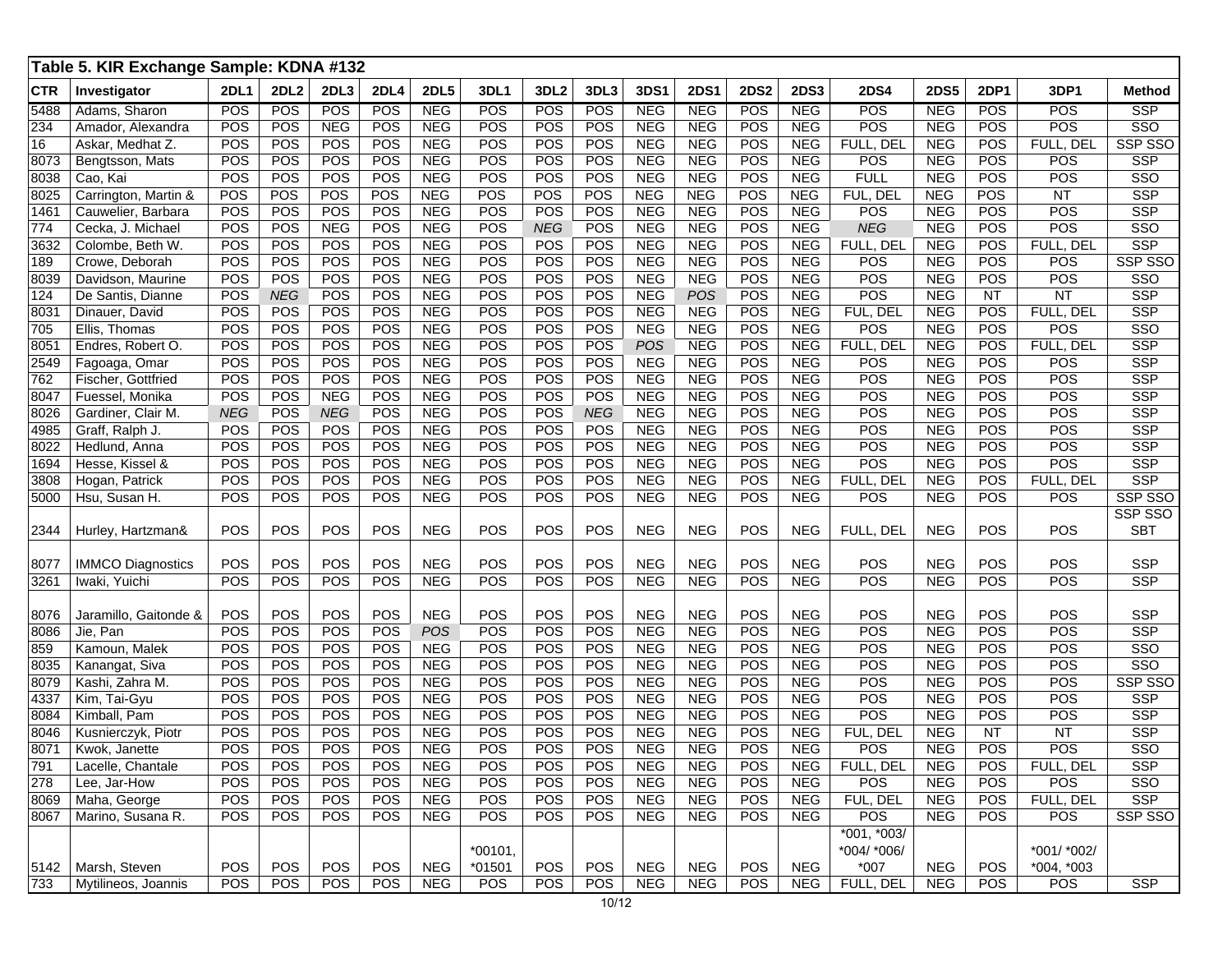|            | Table 5. KIR Exchange Sample: KDNA #132 |             |             |            |             |             |             |                  |            |             |             |             |             |             |             |             |            |                 |
|------------|-----------------------------------------|-------------|-------------|------------|-------------|-------------|-------------|------------------|------------|-------------|-------------|-------------|-------------|-------------|-------------|-------------|------------|-----------------|
| <b>CTR</b> | Investigator                            | <b>2DL1</b> | <b>2DL2</b> | 2DL3       | <b>2DL4</b> | <b>2DL5</b> | <b>3DL1</b> | 3DL <sub>2</sub> | 3DL3       | <b>3DS1</b> | <b>2DS1</b> | <b>2DS2</b> | <b>2DS3</b> | <b>2DS4</b> | <b>2DS5</b> | <b>2DP1</b> | 3DP1       | <b>Method</b>   |
| 1108       | Osada, Masako                           | POS         | POS         | POS        | <b>POS</b>  | <b>NEG</b>  | POS         | <b>POS</b>       | POS        | <b>NEG</b>  | <b>NEG</b>  | POS         | <b>NEG</b>  | FUL, DEL    | <b>NEG</b>  | POS         | POS        | SSO             |
|            | Permpikul, Veibaesya                    |             |             |            |             |             |             |                  |            |             |             |             |             |             |             |             |            |                 |
| 3966       | ا&                                      | POS         | POS         | POS        | POS         | <b>NEG</b>  | POS         | POS              | POS        | <b>NEG</b>  | <b>NEG</b>  | POS         | <b>NEG</b>  | POS         | <b>NEG</b>  | POS         | POS        | <b>SSP</b>      |
| 8030       | Poulton, Kay                            | POS         | POS         | POS        | POS         | <b>NEG</b>  | POS         | POS              | POS        | <b>NEG</b>  | <b>NEG</b>  | POS         | <b>NEG</b>  | POS         | <b>NEG</b>  | POS         | <b>POS</b> | SSO             |
| 8050       | Raja, Rajalingam                        | POS         | POS         | POS        | <b>POS</b>  | <b>NEG</b>  | POS         | POS              | POS        | <b>NEG</b>  | <b>NEG</b>  | POS         | <b>NEG</b>  | FULL, DEL   | <b>NEG</b>  | POS         | FULL, DEL  | <b>SSP</b>      |
| 3753       | Reed, Elaine F.                         | POS         | POS         | POS        | POS         | <b>NEG</b>  | POS         | POS              | POS        | <b>NEG</b>  | <b>NEG</b>  | POS         | <b>NEG</b>  | POS         | <b>NEG</b>  | POS         | POS        | SSP SSO         |
| 8060       | Rost. Klein &                           | POS         | POS         | POS        | POS         | <b>NEG</b>  | POS         | POS              | POS        | <b>NEG</b>  | <b>NEG</b>  | POS         | <b>NEG</b>  | POS         | <b>NEG</b>  | POS         | POS        | SSO             |
| 4251       | Schiller, Jennifer                      | POS         | POS         | POS        | POS         | <b>NEG</b>  | POS         | POS              | POS        | <b>NEG</b>  | <b>NEG</b>  | POS         | <b>NEG</b>  | POS         | <b>NEG</b>  | POS         | POS        | SSO             |
| 3410       | Schroeder, M.L.                         | POS         | POS         | POS        | <b>POS</b>  | <b>NEG</b>  | POS         | POS              | POS        | <b>NEG</b>  | <b>NEG</b>  | POS         | <b>NEG</b>  | POS         | <b>NEG</b>  | POS         | POS        | <b>SSP</b>      |
| 1426       | Senitzer, David                         | POS         | POS         | POS        | <b>POS</b>  | <b>NEG</b>  | POS         | POS              | POS        | <b>NEG</b>  | <b>NEG</b>  | POS         | <b>NEG</b>  | POS         | <b>NEG</b>  | POS         | POS        | <b>SSP</b>      |
| 8085       | Shalini, Pereira                        | POS         | POS         | POS        | POS         | <b>NEG</b>  | POS         | POS              | <b>POS</b> | <b>NEG</b>  | <b>NEG</b>  | POS         | <b>NEG</b>  | POS         | <b>NEG</b>  | <b>POS</b>  | POS        | <b>SBT</b>      |
| 702        | Spannagl, Michael                       | POS         | POS         | POS        | <b>POS</b>  | <b>NEG</b>  | POS         | POS              | POS        | <b>NEG</b>  | <b>NEG</b>  | POS         | <b>NEG</b>  | POS         | <b>NEG</b>  | POS         | POS        | <b>SSP</b>      |
| 2518       | Tambur, Anat                            | POS         | POS         | POS        | POS         | <b>NEG</b>  | POS         | POS              | POS        | <b>NEG</b>  | <b>NEG</b>  | POS         | <b>NEG</b>  | POS         | <b>NEG</b>  | POS         | POS        | SSO             |
| 769        | Tavoularis, Sofia                       | POS         | POS         | POS        | <b>POS</b>  | <b>NEG</b>  | POS         | POS              | POS        | <b>NEG</b>  | <b>NEG</b>  | POS         | <b>NEG</b>  | FULL, DEL   | <b>NEG</b>  | POS         | POS        | SSP SSO         |
|            | <b>Texas Medical</b>                    |             |             |            |             |             |             |                  |            |             |             |             |             |             |             |             |            |                 |
| 8083       | Specialty                               | POS         | POS         | POS        | POS         | <b>NEG</b>  | $*001$      | POS              | POS        | <b>NEG</b>  | <b>NEG</b>  | POS         | <b>NEG</b>  | $*001$      | <b>NEG</b>  | POS         | POS        | <b>SSP</b>      |
| 747        | Tiercy, Jean-Marie                      | POS         | POS         | POS        | POS         | <b>NEG</b>  | POS         | POS              | POS        | <b>NEG</b>  | <b>NEG</b>  | POS         | <b>NEG</b>  | POS         | <b>NEG</b>  | POS         | POS        |                 |
| 545'       | Tilanus, Marcel G.J.                    | POS         | POS         | POS        | <b>POS</b>  | <b>NEG</b>  | POS         | POS              | POS        | <b>NEG</b>  | <b>NEG</b>  | POS         | <b>NEG</b>  | POS         | <b>NEG</b>  | POS         | POS        | SSO             |
| 8024       | Trowsdale, John                         | POS         | POS         | <b>POS</b> | <b>NT</b>   | <b>NEG</b>  | POS         | <b>NT</b>        | <b>NT</b>  | <b>NEG</b>  | <b>NEG</b>  | <b>POS</b>  | <b>NEG</b>  | WT, DEL     | <b>NEG</b>  | POS         | FULL. DEL  | <b>SSP</b>      |
| 5462       | Turner, E.V.                            | POS         | POS         | POS        | <b>POS</b>  | <b>NEG</b>  | POS         | POS              | POS        | <b>NEG</b>  | <b>NEG</b>  | <b>POS</b>  | <b>NEG</b>  | POS         | <b>NEG</b>  | <b>POS</b>  | POS        | <b>SSP</b>      |
|            | Tyan, Fernandez-                        |             |             |            |             |             |             |                  |            |             |             |             |             |             |             |             |            |                 |
| 8053       | Vina &                                  | POS         | POS         | POS        | POS         | <b>NEG</b>  | POS         | POS              | POS        | <b>NEG</b>  | <b>NEG</b>  | POS         | <b>NEG</b>  | POS         | <b>NEG</b>  | POS         | POS        | <b>SSP SSO</b>  |
| 8028       | Uhrberg, Markus                         | POS         | POS         | POS        | <b>NT</b>   | <b>NEG</b>  | POS         | POS              | NT         | <b>NEG</b>  | <b>NEG</b>  | POS         | <b>NEG</b>  | POS         | <b>NEG</b>  | <b>NT</b>   | <b>NT</b>  | <b>SSP</b>      |
| 3775       | Vidan-Jeras, Blanka                     | <b>POS</b>  | POS         | POS        | POS         | <b>NEG</b>  | POS         | POS              | POS        | <b>NEG</b>  | <b>NEG</b>  | POS         | <b>NEG</b>  | POS         | <b>NEG</b>  | <b>POS</b>  | POS        | <b>SSP</b>      |
| 8023       | Vilches, Carlos                         | POS         | POS         | POS        | POS         | <b>NEG</b>  | POS         | POS              | POS        | <b>NEG</b>  | <b>NEG</b>  | <b>POS</b>  | <b>NEG</b>  | FULL. DEL   | <b>NEG</b>  | POS         | FULL, DEL  | <b>SSP</b>      |
| 5282       | Yu, Neng                                | POS         | POS         | POS        | POS         | <b>NEG</b>  | POS         | POS              | POS        | <b>NEG</b>  | <b>NEG</b>  | POS         | <b>NEG</b>  | POS         | <b>NEG</b>  | POS         | POS        | <b>SSP</b>      |
| 1466       | Yu, Neng                                | POS         | POS         | POS        | POS         | <b>NEG</b>  | POS         | POS              | POS        | <b>NEG</b>  | <b>NEG</b>  | POS         | <b>NEG</b>  | POS         | <b>NEG</b>  | POS         | POS        | S <sub>SO</sub> |
| 713        | Zachary, Andrea                         | POS         | POS         | POS        | <b>POS</b>  | <b>NEG</b>  | POS         | <b>POS</b>       | POS        | POS         | <b>NEG</b>  | <b>POS</b>  | <b>NEG</b>  | POS         | <b>NEG</b>  | <b>POS</b>  | POS        | <b>SSP</b>      |